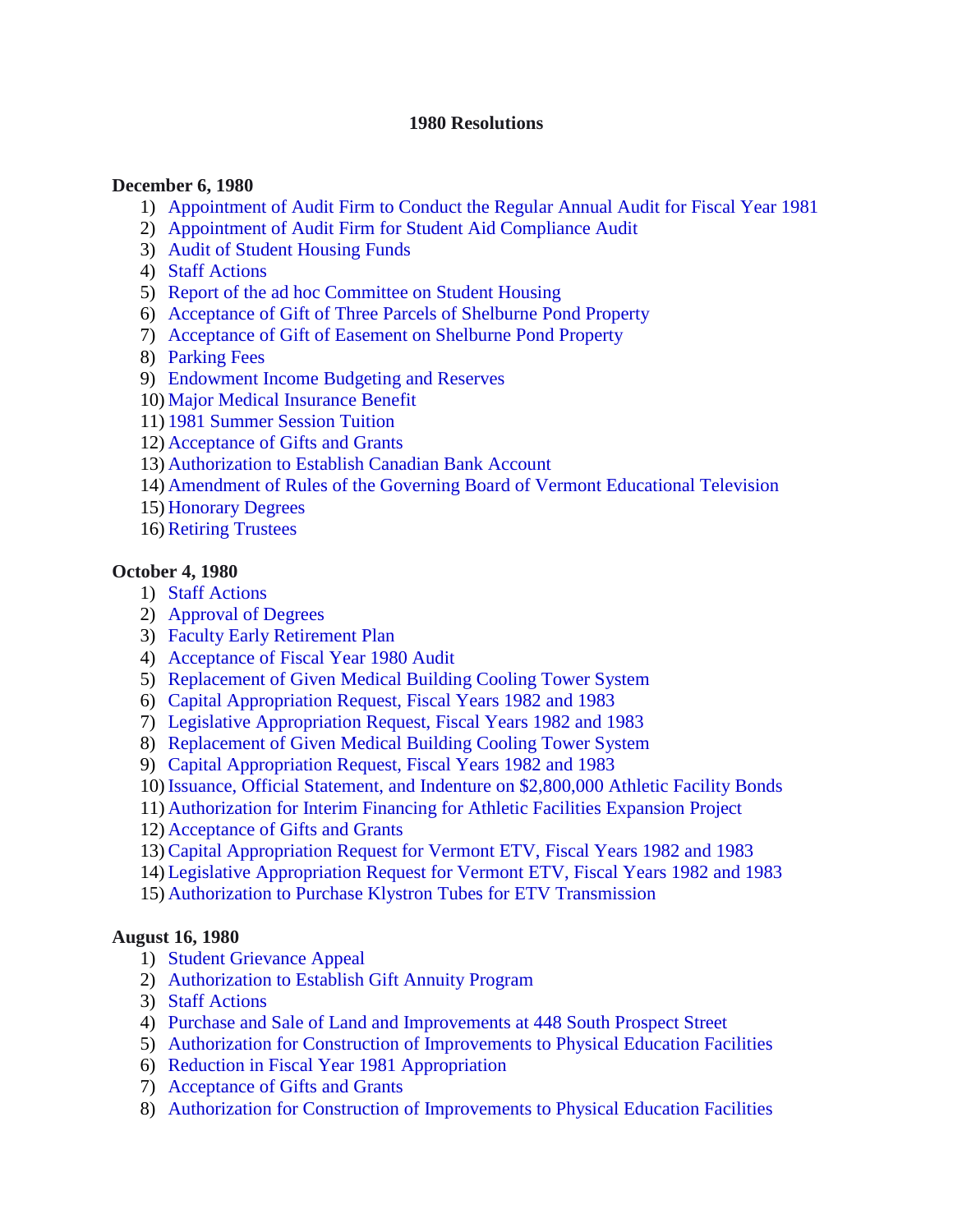#### **June 14, 1980**

- 1) [Increase in Retention of Uninsured Property Losses](#page-15-0)
- 2) [Intention to Retain Coopers and Lybrand as Auditors for Fiscal Year 1981](#page-15-0)
- 3) Rules of Governing Board of [Vermont Educational Television](#page-15-0)
- 4) [Amendment](#page-16-0) of Bylaws
- 5) [Reorganization of the School of](#page-17-0) Home Economics
- 6) [Staff Actions](#page-18-0)
- 7) Sale of [Real Estate Located in Greensboro, Vermont](#page-18-0)
- 8) [Lease of Shelburne Pond Property to Alfred and Mary LeDuc](#page-19-0)
- 9) Fiscal Year 1981 Operating Budget [General University](#page-19-0)
- 10) [Authorization for Construction of George D. Aiken Center for Natural Resources](#page-19-0)
- 11)[Revised Fiscal Year 1980](#page-20-0) Operating Budget Educational Television
- 12) [Authorization to Borrow for Remote-Controlled Transmitters](#page-20-0)
- 13) [Fiscal Year 1981 Operating Budget](#page-20-0) Educational Television
- 14) [Debt and Deficit Reduction](#page-20-0)
- 15) Acceptance of [Report of Subcommittee on Personnel and Authorization to Revise](#page-20-0) Fringe Benefits for Classified Staff
- 16)[Resolution Authorizing Issuance of \\$7,8000,000 Anticipation](#page-21-0) Notes, 1980-81 Series, of the University of Vermont and State Agricultural College
- 17) [Acceptance of Gifts and Grants](#page-21-0)

### **April 26, 1980**

- 1) [Audit of Certain Federal Grants and Awards](#page-22-0)
- 2) [Audit of Student Housing Funds](#page-22-0)
- 3) [Actions for Moral and Ethical Investing](#page-22-0)
- 4) [Report of Subcommittee on Mission of Vermont ETV](#page-23-0)
- 5) Budget [Premises for Fiscal Year 1981 –](#page-23-0) Educational Television
- 6) [Revision of Officers' Handbook, Section 200](#page-23-0)
- 7) [Authority for President to Award Degrees](#page-23-0)
- 8) [Approval of Degree for Randolph Arnold](#page-24-0)
- 9) [Merger of Departments of Orthopedic Surgery and Rehabilitation Medicine](#page-24-0)
- 10) [Staff Actions](#page-24-0)
- 11) [Amendment of Student Association Constitution](#page-24-0)
- 12) [Student Activity Fee](#page-24-0)
- 13) [Meal Plan Rate](#page-24-0)
- 14) [Increase in Parking Fees and Fines](#page-25-0)
- 15) [Amendment to March 1, 1980, Resolution for Disposition of Lands and Buildings](#page-25-0) in Pownal, Vermont
- 16)[Budget Premises for Fiscal Year 1981 –](#page-25-0) General University
- 17) [Tuition Rates, Fiscal Year 1981](#page-25-0)
- 18)[Room Rates, Fiscal Year 1981](#page-26-0)
- 19) [Meal Plan Rate, Fiscal Year 1981](#page-26-0)
- 20) [Fee Increases, Fiscal Year 1981](#page-26-0)
- 21) [Student Activity Fee Increase](#page-26-0)
- 22)[Budget Premises for Fiscal Year 1981 –](#page-26-0) Morgan Horse Farm
- 23)[Budget Premises for Fiscal Year 1981 –](#page-26-0) Educational Television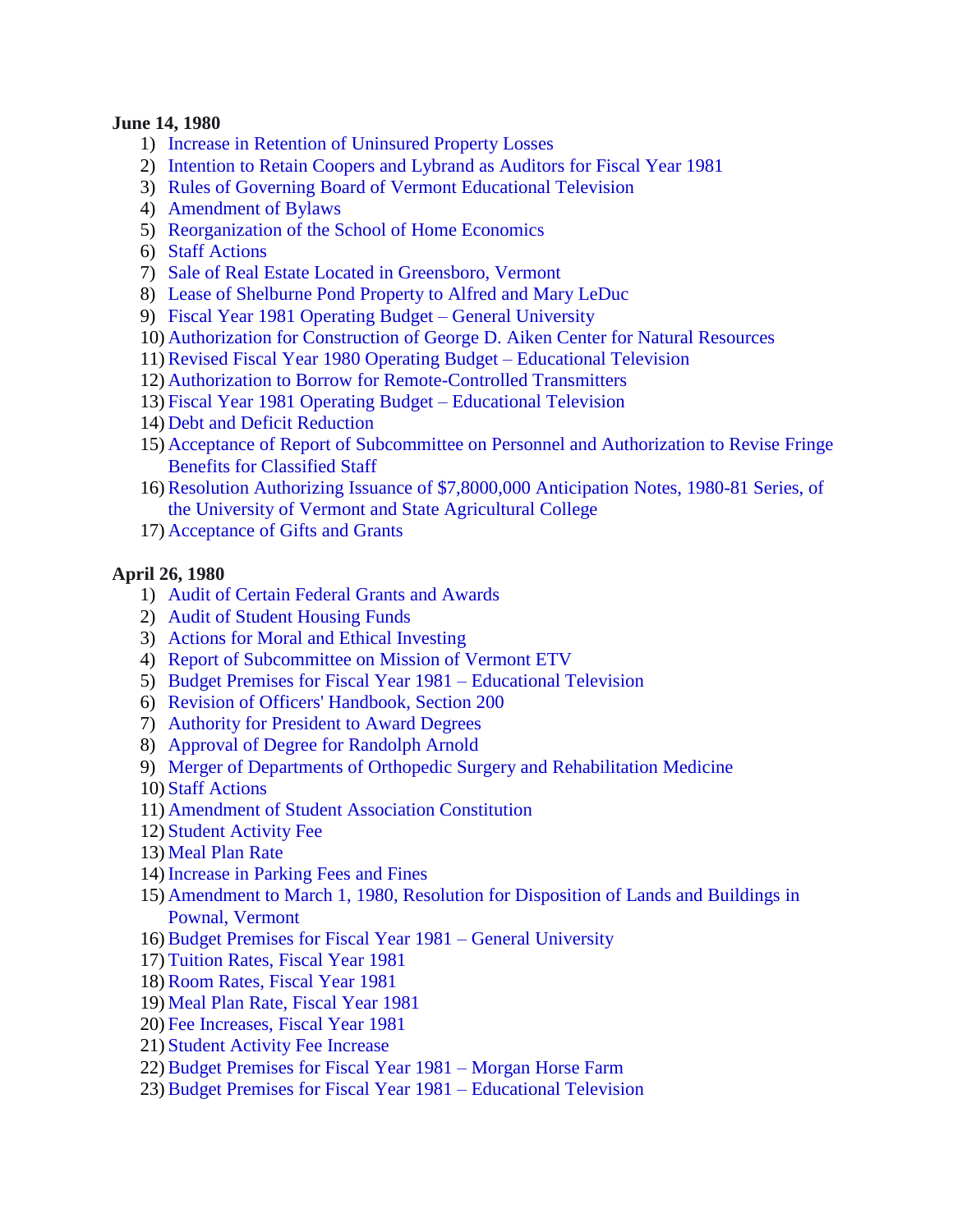- 24) [Authorization to Establish Line of Credit for Heat Line Project](#page-27-0)
- 25) [Acceptance of Gifts and Grants](#page-27-0)
- 26) [Student Loan Collection Agreement](#page-27-0)

## **March 1, 1980**

- 1) [Staff Actions](#page-29-0)
- 2) [Approval of Degrees](#page-29-0)
- 3) Sale of [Lands Located in Town of](#page-29-0) Eden, Vermont
- 4) [Disposition of Lands and Buildings in Pownal, Vermont](#page-29-0)
- 5) [Amendment of Pooled Income Fund and Change of](#page-30-0) Trustee
- 6) [Revision of Group Life Insurance Plan](#page-31-0)
- 7) [Acceptance of Report of Subcommittee on Personnel and Authorization to Revise](#page-31-0) Fringe Benefits for Classified Staff
- 8) [Room Rent](#page-31-0)
- 9) [Board Rate](#page-32-0)
- 10) [Acceptance of Gifts and Grants](#page-32-0)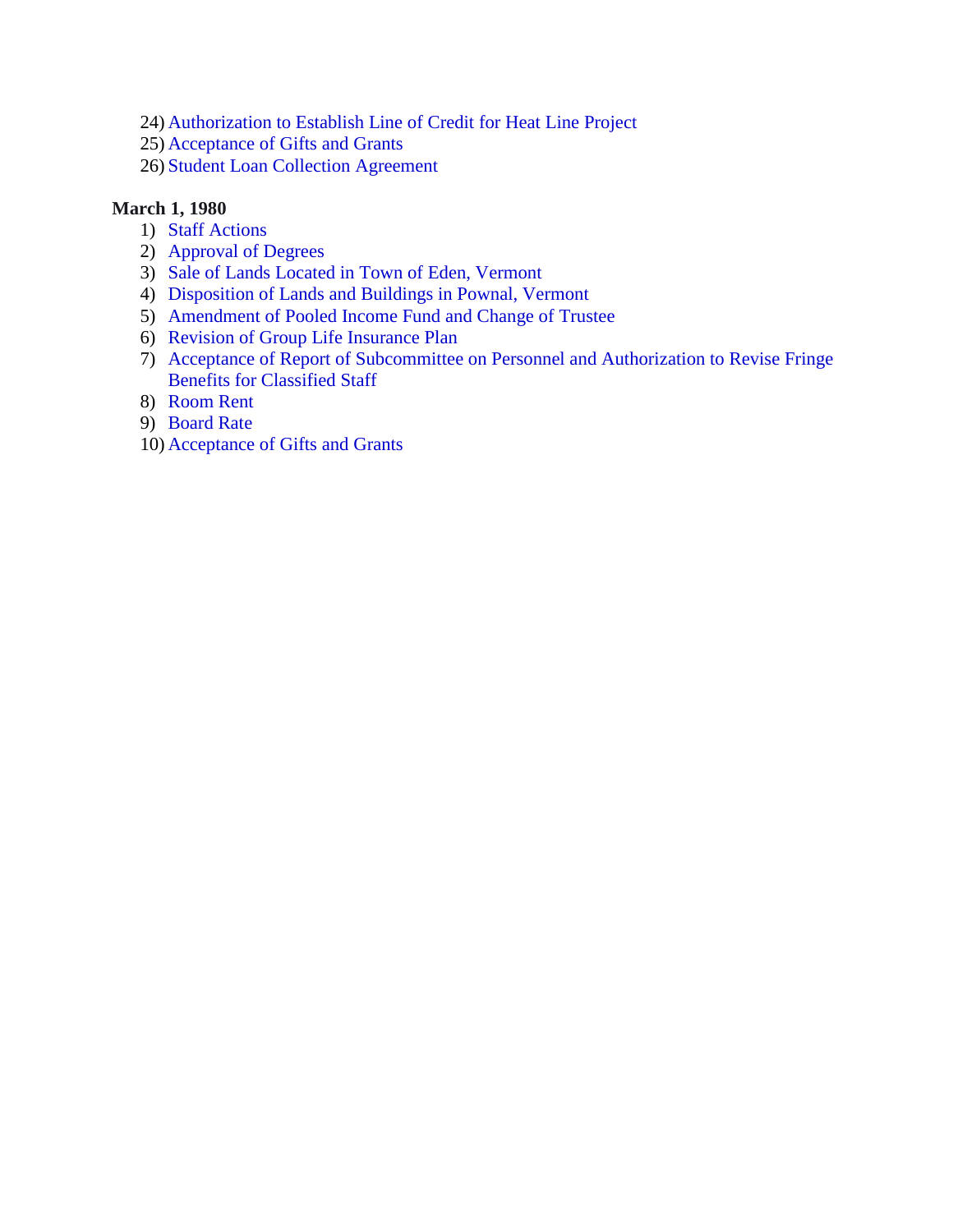# **RESOLUTIONS PRESENTED TO THE BOARD OF TRUSTEES FOR ADOPTION**

## **December 6, 1980**

### <span id="page-3-0"></span>**AUDIT COMMITTEE**

### **Appointment of Audit Firm to Conduct the Regular Annual Audit for Fiscal Year 1981**

RESOLVED, that the Board of Trustees recommend to, and enter into a contract with, the State Auditor of Accounts engaging the accounting firm of Coopers & Lybrand, Certified Public Accountants of Boston, Massachusetts, under the terms of their proposal of October 10, 1980, to conduct the annual audit for the year ending June 30, 1981, in keeping with the University's Bylaws and the Statutes of the State of Vermont.

### **Appointment of Audit Firm for Student Aid Compliance Audits**

WHEREAS, the accounts of certain grants and awards made to the University of Vermont and State Agricultural College by the United States Education Department (formerly the Department of Health, Education, and Welfare) require audits in accordance with certain mandated audit standards;

BE IT RESOLVED, that the Board hereby appoints the accounting firm of Archibald M. Peisch and Company, Certified Public Accountants, for the purpose of conducting those audits for the fiscal year ended June 30, 1980, for the following programs: (1) National Direct Student Loan Program; (2) College Work-Study Program; and (3) Title I Grant.

### **Audit of Student Housing Funds**

WHEREAS, the books and accounts of certain grants and awards made to the University of Vermont and State Agricultural College Dormitory Projects VT. CH-28(D) and 47(D) as consolidated, the University of Vermont and State Agricultural College Married Student Housing Project VT. CH-41(D), and the University of Vermont and State Agricultural College Jeanne Mance Dormitory Project VT. CH-19(H) have been audited on behalf of the United States Government by the accounting firm of Coopers & Lybrand, Certified Public Accountants, for the fiscal year ended June 30, 1980, and the reports of said audits are published in detail in accordance with audit and reporting procedures outlined by the United States Department of Housing and Urban Development;

BE IT RESOLVED, that the Board hereby accepts such audits which have been released to the New England Housing Management Division of the United States Government.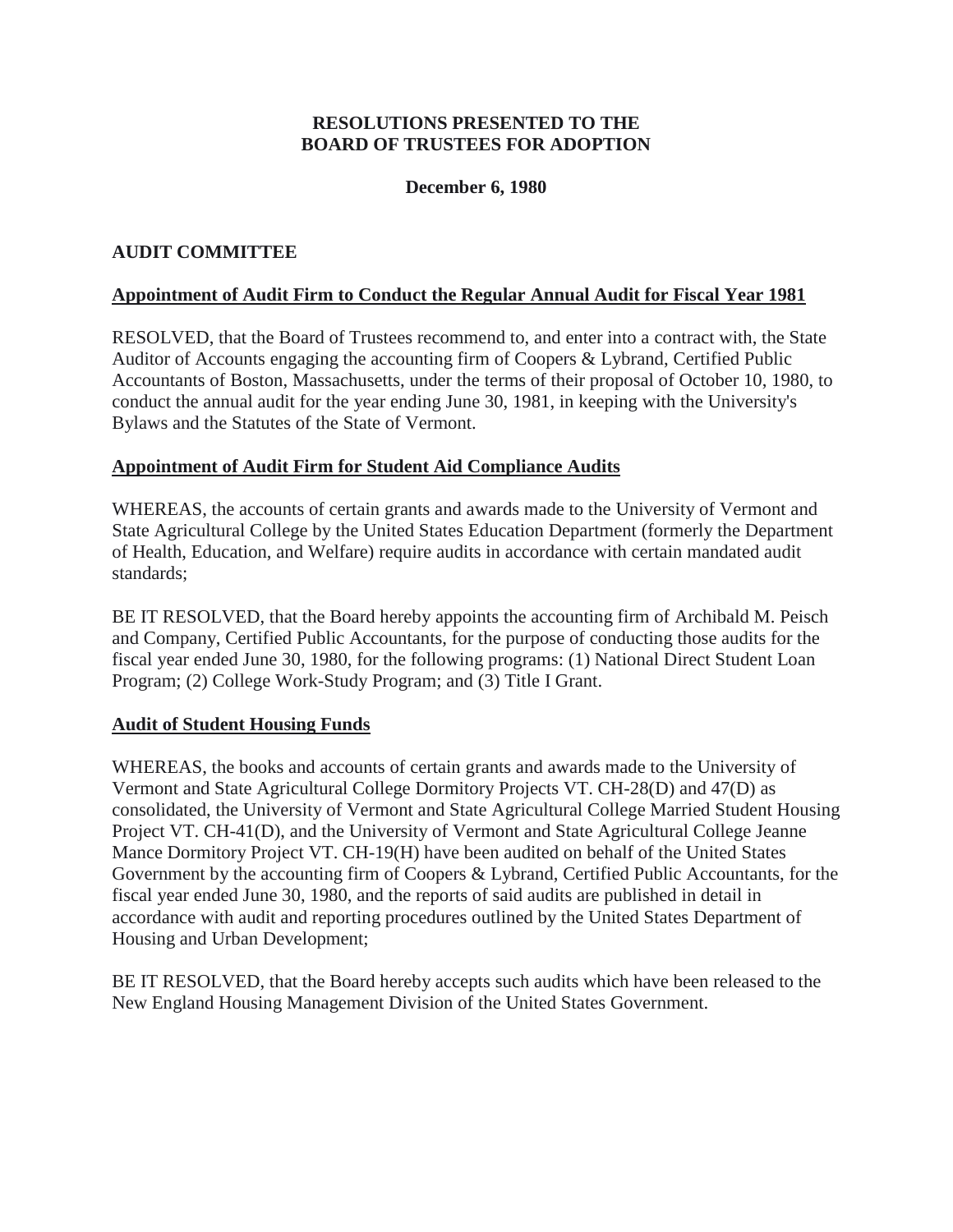# <span id="page-4-0"></span>**EDUCATIONAL POLICY COMMITTEE**

# **Staff Actions**

- 1) RESOLVED, that the Board of Trustees receives the list of staff actions and approves the leaves of absence noted on page 5 of the staff action list.
- 2) RESOLVED, that in accordance with the section entitled "Employment of Relatives" on page 52 of the Employees' Handbook, the Board of Trustees approves the continued employment of Christine Happ as Laboratory Technologist in the Department of Zoology through June 1983, the term of the current research grant, as an exception to the University's policy prohibiting the employment of members of the same family where one relative exercises direct supervision over another.

# **STUDENT ACTIVITIES COMMITTEE**

### **Report of the ad hoc Committee on Student Housing**

RESOLVED, that the University of Vermont not take any immediate action to construct or cause to be constructed any new student residences and that the administration continue to study and monitor student housing.

# **BUILDINGS AND GROUNDS COMMITTEE**

# **Acceptance of Gift of Three Parcels of Shelburne Pond Property**

RESOLVED, that the President or his designee is hereby authorized to accept from The Nature Conservancy deeds for any or all of the following three parcels of land located on Shelburne Pond in the Town of Shelburne:

- 1. Approximately 59 acres of unimproved land located at the northeastern corner of Shelburne Pond in Shelburne, Williston, and South Burlington. The land was formerly owned by Ernest N. and Mildred K. Auclair and was conveyed to The Nature Conservancy by warranty deed dated September 9, 1980. This parcel is mostly marshland and is known as the Auclair North Tract.
- 2. Approximately 21 acres of unimproved land located on the southerly side of Pond Road on the southerly end of Shelburne Pond. The land was formerly owned by Ernest N. and Mildred K. Auclair and was conveyed to The Nature Conservancy by warranty deed dated September 9, 1980. This parcel is mostly wooded with some open fields and marshland and is known as the Auclair South Tract.
- 3. Approximately 0.5 acres of land with a cabin located on the southerly side of Pond Road on the southerly end of Shelburne Pond. The land and premises were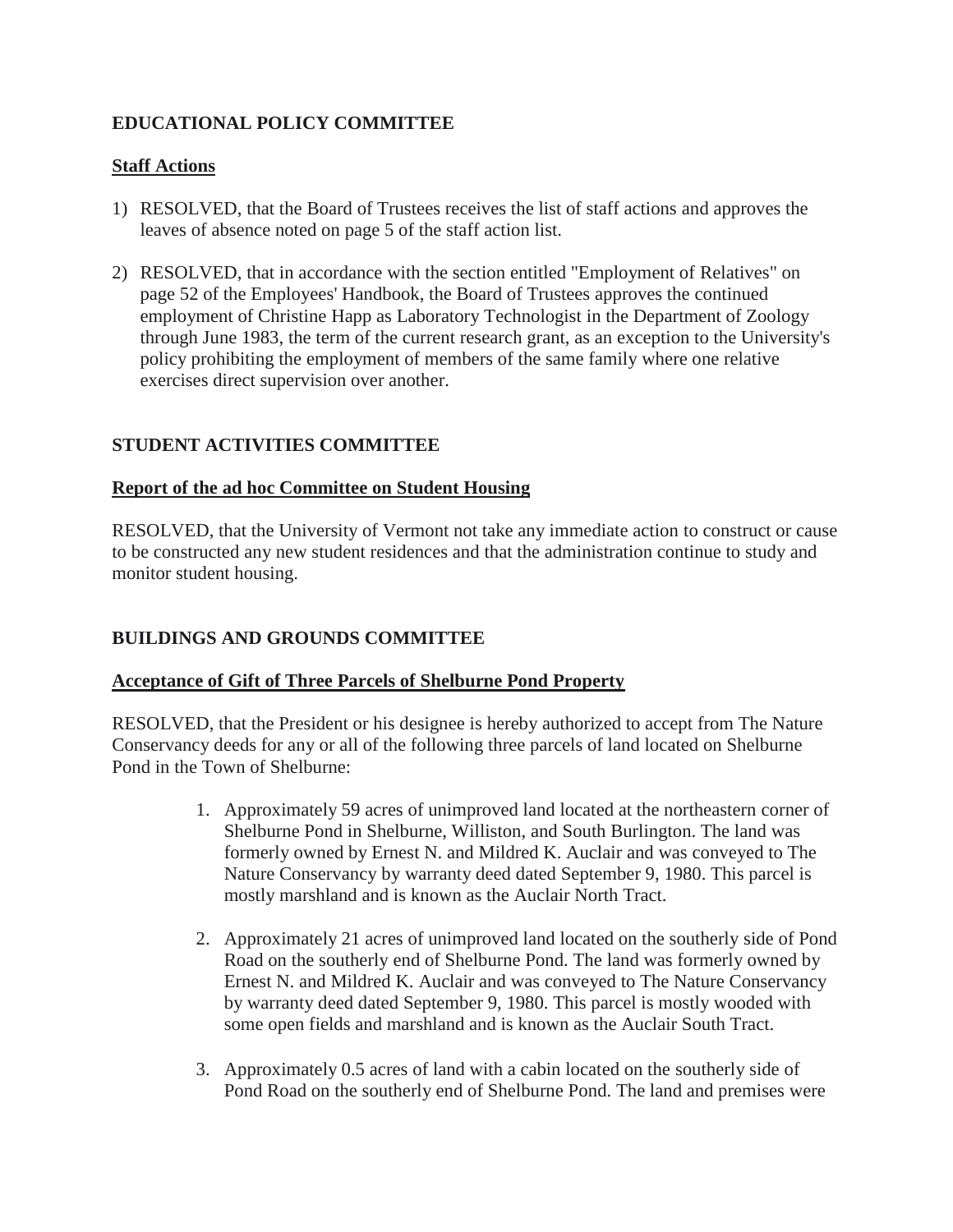formerly owned by Marilyn T. and Alexander F. Webb and were conveyed to The Nature Conservancy by warranty deed dated December 19, 1977. It is known as the Webb Tract.

<span id="page-5-0"></span>These parcels, upon acceptance, shall be added to the University's H. Laurence Achilles Natural Area in order to guarantee the Area's preservation and its continued use as an educational and research resource to the University. The terms of the deeds shall include the first right of refusal in favor of The Nature Conservancy in the event the University should wish to convey any of these lands in the future.

# **Acceptance of Gift of Easement on Shelburne Pond Property**

RESOLVED, that the President or his designee is hereby authorized to accept from The Nature Conservancy the gift of a perpetual conservation easement on approximately 23 acres of land located at the southwesterly corner of Shelburne Pond, westerly of the State Fishing Access Area and southerly of the University's Hubbard Tract. The land subject to the easement is presently owned by Kathleen M. Pillsbury and should be added to the University's H. Laurence Achilles Natural Area for the purpose of furthering the University's goal of preservation and continued use of Shelburne Pond as an educational and research resource. The terms of the easement shall forever prohibit the development of the land to which it attaches. It shall also include a first right of refusal in favor of The Nature Conservancy in the event the University should wish to convey the conservation easement.

# **Parking Fees**

RESOLVED, that the Board of Trustees receives the Staff Council's report on the Fiscal Year 1981 parking fees and acts not to change the 1981 parking fees; and, further, that the Board directs the administration to present at a subsequent meeting a recommendation regarding the Fiscal Year 1982 parking fees.

# **FINANCE AND BUDGET COMMITTEE**

# **Endowment Income Budgeting and Reserves**

RESOLVED, that the Board of Trustees authorizes the President or his designee to implement the recommendation regarding Endowment Income Budgeting and Reserves as described in the memorandum to the Board dated November 25, 1980.

# **Major Medical Insurance Benefit**

RESOLVED, that the President or his designee is authorized as soon as feasible to shift the University's major medical insurance policy from coverage by TIAA/CREF to that of Blue Cross/Blue Shield. In addition, the President or his designee is authorized to increase the major medical benefit to include those provisions outlined in the major medical plan comparison as presented.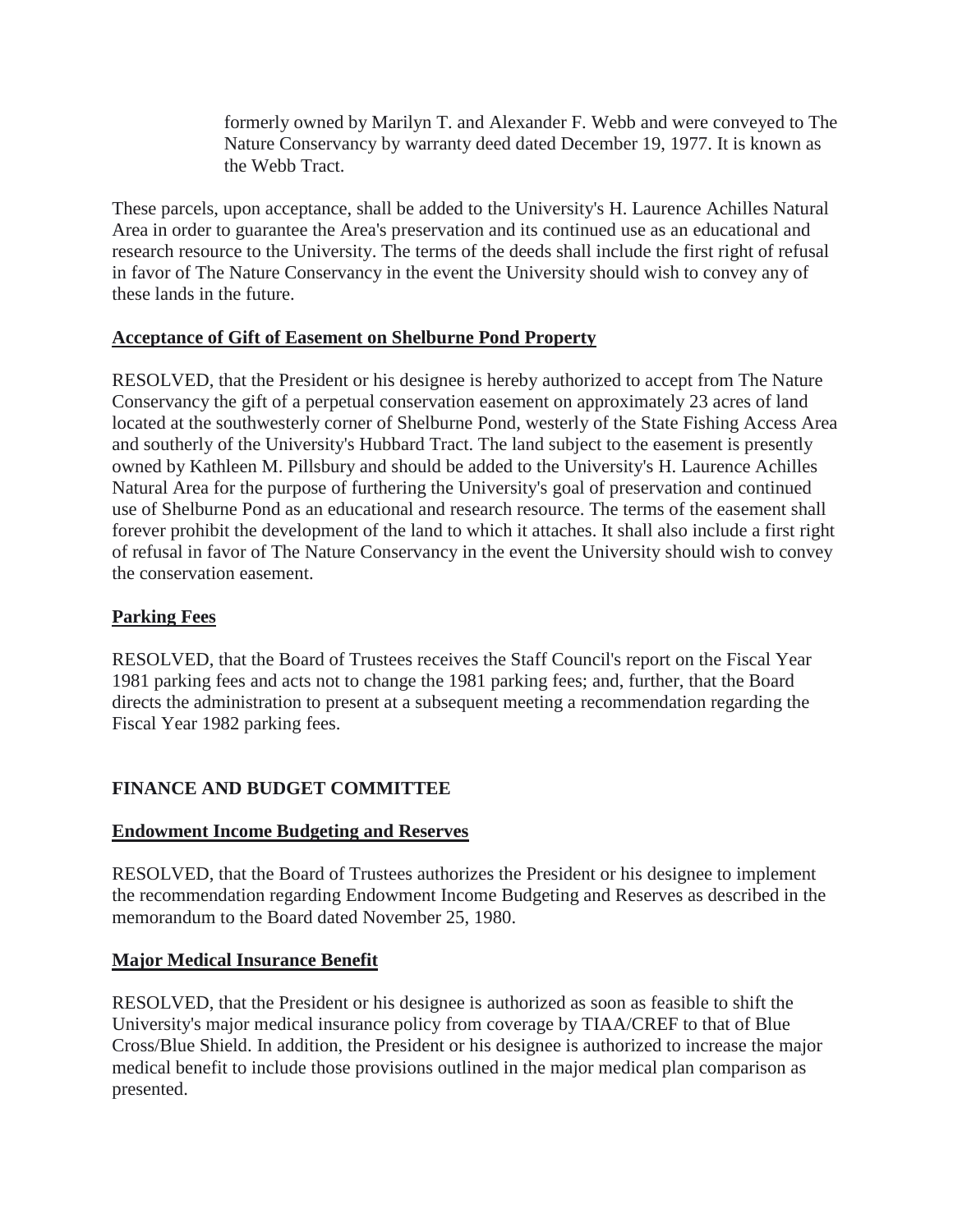### <span id="page-6-0"></span>**1981 Summer Session Tuition**

RESOLVED, that the Board of Trustees hereby approves a tuition increase for the Summer Session from \$48 to \$53 per credit hour for in-state students and from \$66 to \$75 per credit hour for out-of-state students. This increase will become effective with the 1981 Summer Session.

### **Acceptance of Gifts and Grants**

RESOLVED, that the Board of Trustees hereby accepts gifts in the amount of \$643,894.35 and grants in the amount of \$2,421,142.

### **Authorization to Establish Canadian Bank Account**

WHEREAS, the University of Vermont wishes to expedite the payment of charges payable in Canadian funds;

BE IT RESOLVED, that the Board of Trustees hereby authorizes the President or his designee to establish a checking account with the Royal Bank of Canada; and

BE IT FURTHER RESOLVED, that the President or his designee is hereby authorized to execute any and all instruments necessary, proper, and desirable for that purpose, and further, that any officer of this Corporation is hereby authorized to certify this resolution to whom it may concern.

# **FULL BOARD**

### **Amendment of Rules of the Governing Board of Vermont Educational Television**

RESOLVED, that ARTICLE ONE, Section 2, of the Rules of the Governing Board of Vermont Educational Television as adopted by the Board of Trustees on June 14, 1980, be amended by inserting as (7) "appointing the members of the Vermont Educational Television Public Advisory Board;" and by changing the present (7) to (8) and the present (8) to (9).

### **Honorary Degrees**

RESOLVED, that the President be and hereby is authorized to offer and confer honorary degrees at the 1981 Commencement to those individuals recommended by the Joint Committee on Honorary Degrees.

### **Retiring Trustees**

WHEREAS, Alden George Ballard, Deborah Lee Hanaway, John Thackery Morgan, Russell Frank Niquette, and Peter Paul Plante are nearing the completion of their terms as Trustees of the University of Vermont and State Agricultural College; and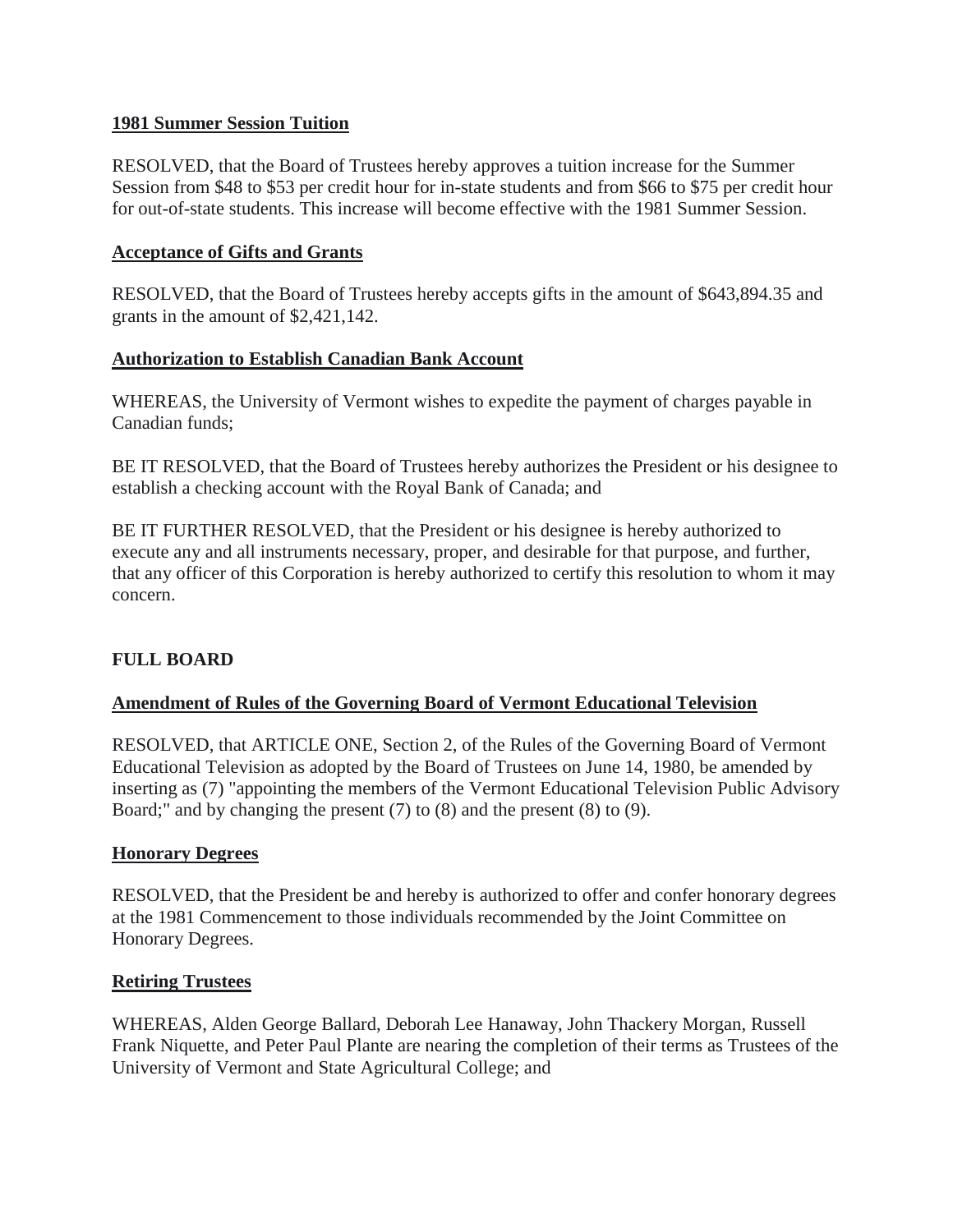WHEREAS, Alden Ballard has guided with a sure hand the management and development of this campus through his chairmanship of the Committee on Buildings and Grounds; and

WHEREAS, Debbie Hanaway has exercised with great skill the authority of the Chair in the Educational Policy Committee on those occasions when its chairman has been absent; and

WHEREAS, John Morgan has led the Investment Committee with prudence and discretion; and

WHEREAS, Russell Niquette has served well as chairman of the Health Education Committee and as Parliamentarian to the Board; and

WHEREAS, Peter Plante has made a significant contribution to this University as Chairman of the Student Activities Committee, Chairman of the ad hoc Committee on University Investment Policies, Vice Chairman of the Board, and Chairman of the Board;

THEREFORE, BE IT RESOLVED, that this Board of Trustees expresses its appreciation, its affection, and its best wishes to Alden Ballard, Deborah Hanaway, John Morgan, Russell Niquette, and Peter Plante.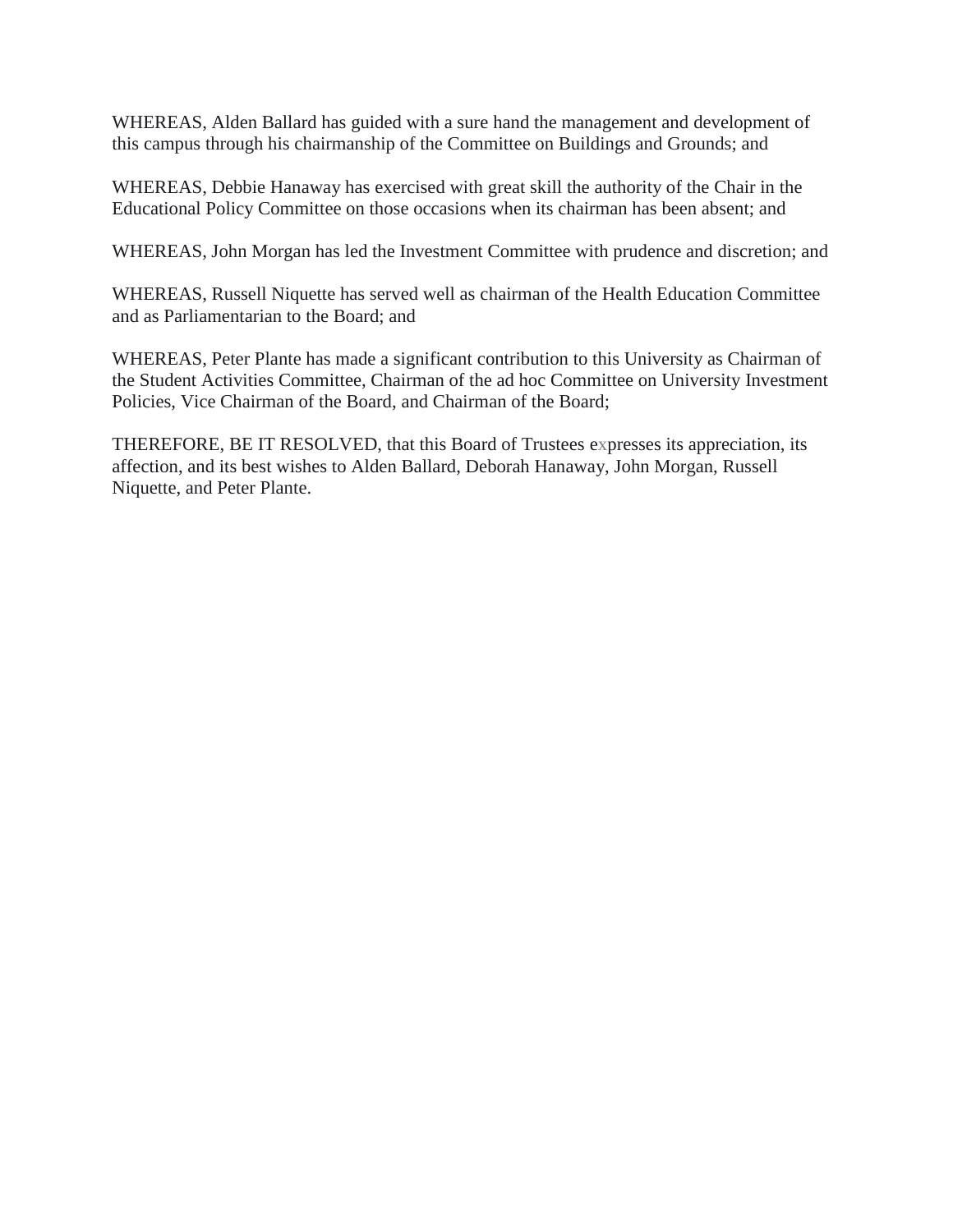## **RESOLUTIONS PRESENTED TO THE BOARD OF TRUSTEES FOR ADOPTION**

### **October 4, 1980**

# <span id="page-8-0"></span>**EDUCATIONAL POLICY COMMITTEE**

## **Staff Actions**

RESOLVED, that the Board of Trustees receives the list of staff actions and approves the leaves of absence noted on page 7 of the staff action list.

### **Approval of Degrees**

RESOLVED, that the Board of Trustees approves the awarding of degrees to those students who have completed degree requirements and who have been recommended by their respective deans or directors and approved by the Faculty Senate.

### **Faculty Early Retirement Plan**

- 1) RESOLVED, that the Board of Trustees approves the early retirement plan for faculty as outlined in the May 30, 1980, proposal to the Educational Policy Committee, to become effective for early retirements on or after July 1, 1981.
- 2) RESOLVED, that the Board of Trustees directs the administration to conduct a thorough study of the University's retirement benefit plans and to report findings and recommendations to the June 1981 meeting of the Board of Trustees.

# **AUDIT COMMITTEE**

### **Acceptance of Fiscal Year 1980 Audit**

WHEREAS, the books and accounts of the University of Vermont and State Agricultural College for the Fiscal Year ended June 30, 1980, have been audited by Coopers & Lybrand, Certified Public Accountants, under the supervision of the Auditor of Accounts, State of Vermont, and the report of such audit published in detail in accordance with 16, V.S.A., Sec. 2281(a);

BE IT RESOLVED, that in accordance with authorization contained in the Bylaws, the Board hereby accepts such audit in lieu of the annual audit, and that the same be considered as the report of the Audit Committee.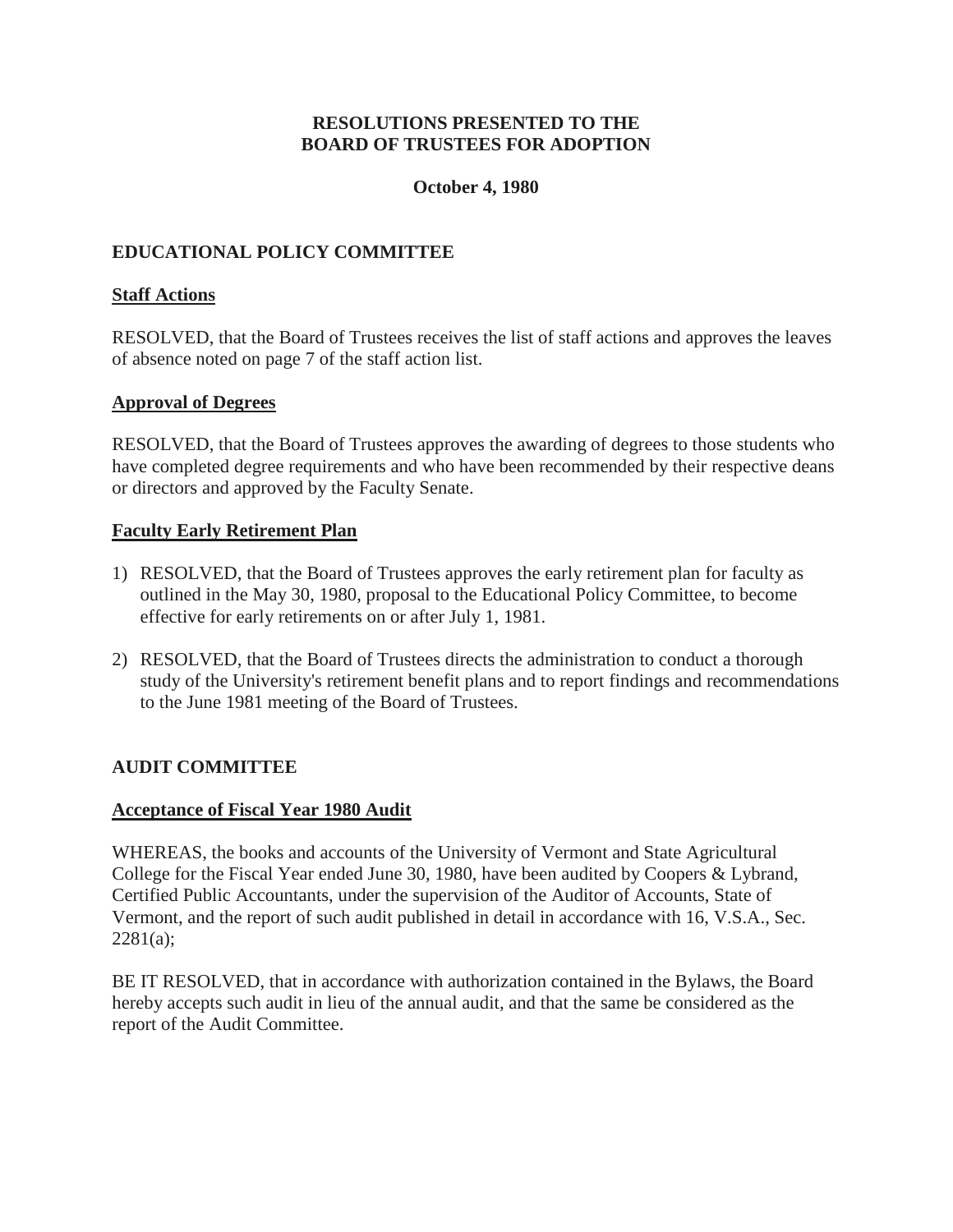# <span id="page-9-0"></span>**BUILDINGS AND GROUNDS COMMITTEE**

# **Replacement of Given Medical Building Cooling Tower System**

(Referred to Finance and Budget Committee)

# **Capital Appropriation Request, Fiscal Years 1982 and 1983**

(Referred to Finance and Budget Committee)

# **FINANCE AND BUDGET COMMITTEE**

# **Legislative Appropriation Request, Fiscal Years 1982 and 1983**

WHEREAS, the Board of Trustees on August 16, 1980, adopted principles to guide University financial policy; and

WHEREAS, the net general fund costs derived using these principles are projected to increase by \$6,068,000 (11.7 percent) in Fiscal Year 1982 and by an additional \$6,313,000 (11 percent) in Fiscal Year 1983; and

WHEREAS, in accordance with these principles, non-resident tuition is projected to increase by \$502 (11 percent) in Fiscal Year 1982 and by an additional \$592 in the following year; and

WHEREAS, also in accord with these principles, equal apportionment of the added costs to Vermont appropriation and in-state tuition would require an 11 percent increase in each of these sources in Fiscal Year 1982 (an increase of in-state tuition from \$1,650 to \$1,832 per year) and similar increases (11.7 percent) in each of these sources in Fiscal Year 1983;

THEREFORE, BE IT RESOLVED, that the President be and hereby is authorized to request from the Governor and the Legislature of the State of Vermont an appropriation for general operations of the University of Vermont and State Agricultural College in the amount of \$18,080,000 in Fiscal Year 1982 and \$20,195,000 in Fiscal Year 1983.

BE IT FURTHER RESOLVED, that the President be and hereby is authorized to request an appropriation for general operations of the Morgan Horse Farm in the amount of \$9,200 in Fiscal Year 1982 and \$10,100 in Fiscal Year 1983.

# **Replacement of Given Medical Building Cooling Tower System**

RESOLVED, that the President be and hereby is authorized to request from the Governor and the Legislature of the State of Vermont \$850,000 to effect replacement of the Given Medical Building cooling tower.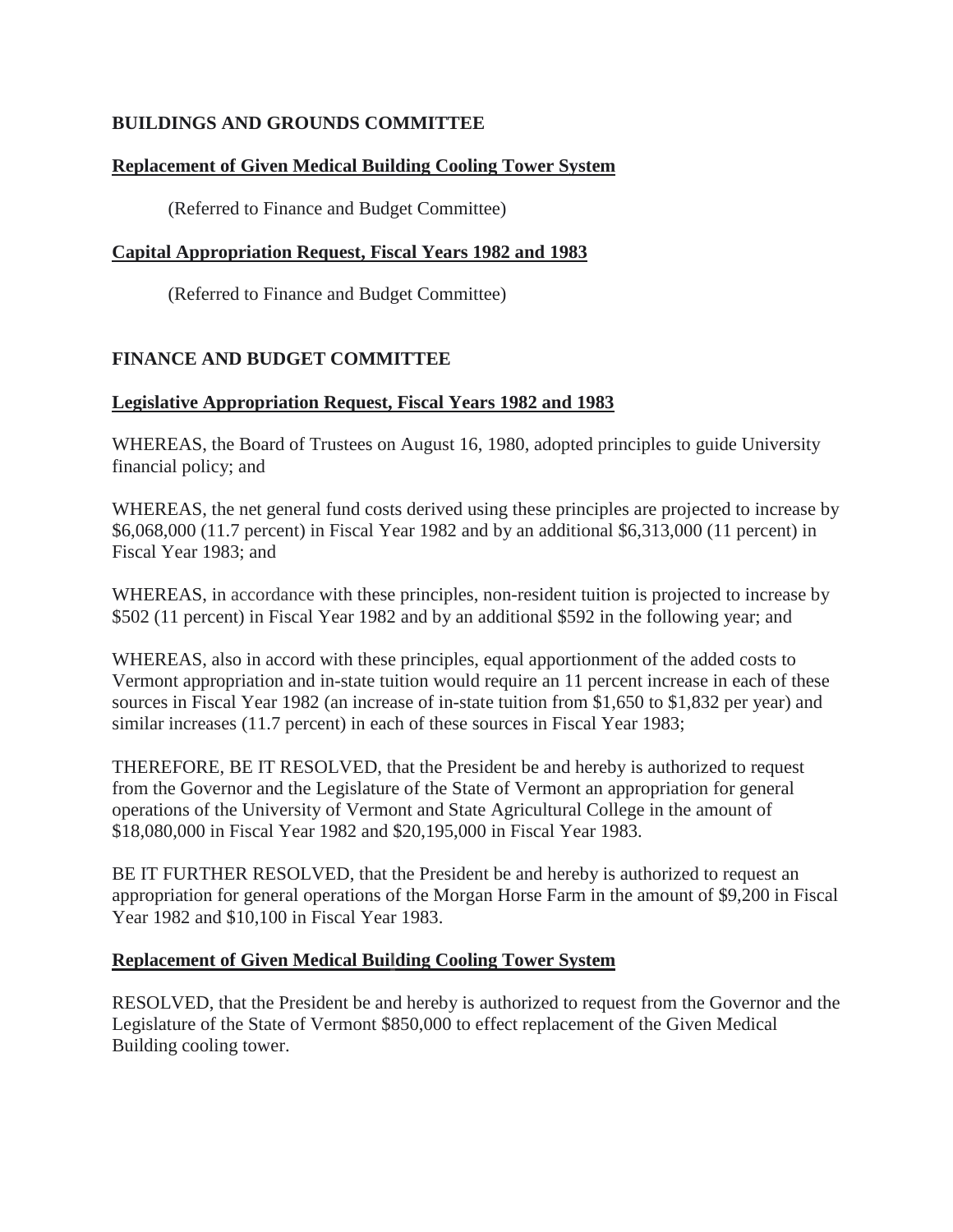# <span id="page-10-0"></span>**Capital Appropriation Request, Fiscal Years 1982 and 1983**

RESOLVED, that the President be and hereby is authorized to request from the Governor and the Legislature of the State of .Vermont \$3,047,500 for Fiscal Year 1982 and \$835,000 for Fiscal Year 1983 for the following General University capital expenditures:

# **Fiscal Year 1982**

| <b>Fleming Museum Renovation</b>        | \$1,200,000 |
|-----------------------------------------|-------------|
| <b>Energy Conservation</b>              | 210,000     |
| <b>Central Maintenance Facility</b>     | 700,000     |
| <b>Architectural Barrier Compliance</b> | 432,500     |
| <b>Risk Management</b>                  | 505,000     |
|                                         | \$3,047,500 |
| <b>Fiscal Year 1983</b>                 |             |
| <b>Classroom Improvements</b>           | \$300,000   |
| Rowell Building Roof                    | 85,000      |
| Old Mill Structural Repair              | 100,000     |
| <b>Southwick Renovation</b>             | 350,000     |
|                                         | \$835,000   |

# **Issuance, Official Statement, and Indenture on \$2,800,000 Athletic Facility Bonds**

(Refer to Appendix C of the October 4, 1980 Meeting Minutes)

# **Authorization for Interim Financing for Athletic Facilities Expansion Project**

RESOLVED, that the President or his designee be and is hereby authorized to borrow, under a line of credit with the Hartford National Bank and Trust Company, funds for the interim financing of the Athletic Facilities Expansion Project. Said borrowing shall not exceed \$2,700,000 in total or carry an interest rate in excess of 75 percent of the floating prime rate of the Hartford National Bank and Trust Company or carry a term in excess of one year from the date of commitment of the Hartford National Bank and Trust Company.

BE IT FURTHER RESOLVED, that the President or his designee is further authorized to execute any and all instruments necessary, proper, and desirable for that purpose; and further that any officer of this corporation is hereby authorized to certify this resolution to whom it may concern.

### **Acceptance of Gifts and Grants**

RESOLVED, that the Board of Trustees hereby accepts gifts in the amount of \$490,868.35 and grants in the amount of \$7,309,694.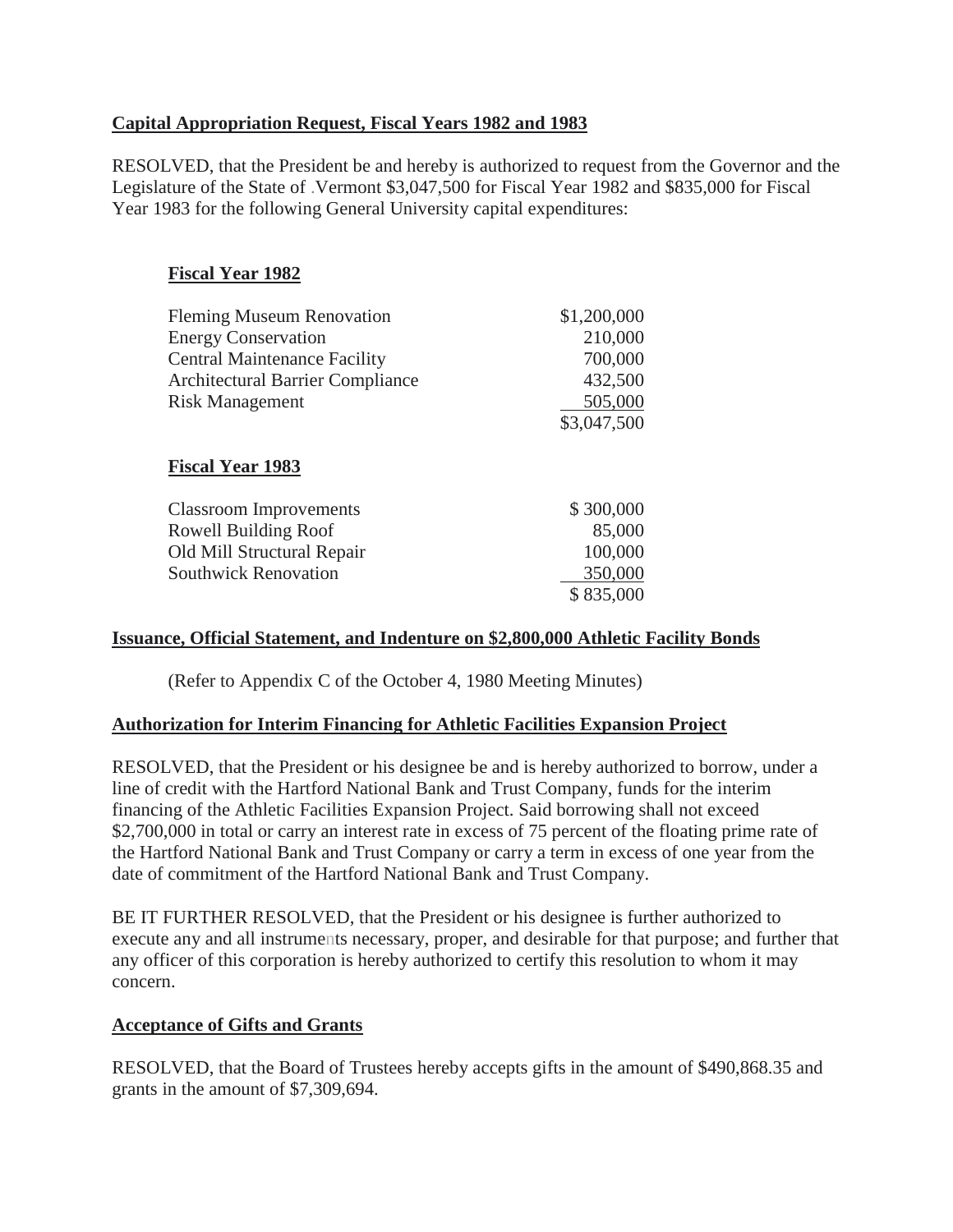# <span id="page-11-0"></span>**VERMONT ETV GOVERNING BOARD**

# **Capital Appropriation Request for Vermont ETV, Fiscal Years 1982 and l983**

RESOLVED, that the President of the University of Vermont and the General Manager of Vermont ETV be and hereby are authorized to request from the Governor and the Legislature of the State of Vermont a total of \$723,287 for the Fiscal 1982-1983 biennium for the attached capital expenditures for Vermont ETV.

# **Legislative Appropriation Request for Vermont ETV, Fiscal Years 1982 and 1983**

RESOLVED, that the President of the University of Vermont and the General Manager of Vermont ETV be and hereby are authorized to request from the Governor and the Legislature of the State of Vermont an appropriation for the general operations of Vermont ETV in the amount of \$868,595 for Fiscal Year 1982 and \$972,826 for Fiscal Year 1983.

# **Authorization to Purchase Klystron Tubes for ETV Transmission**

RESOLVED, that the Board of Trustees authorizes the Governing Board of Vermont ETV to expend an amount not exceeding \$55,000 for two klystron tubes for ETV transmission.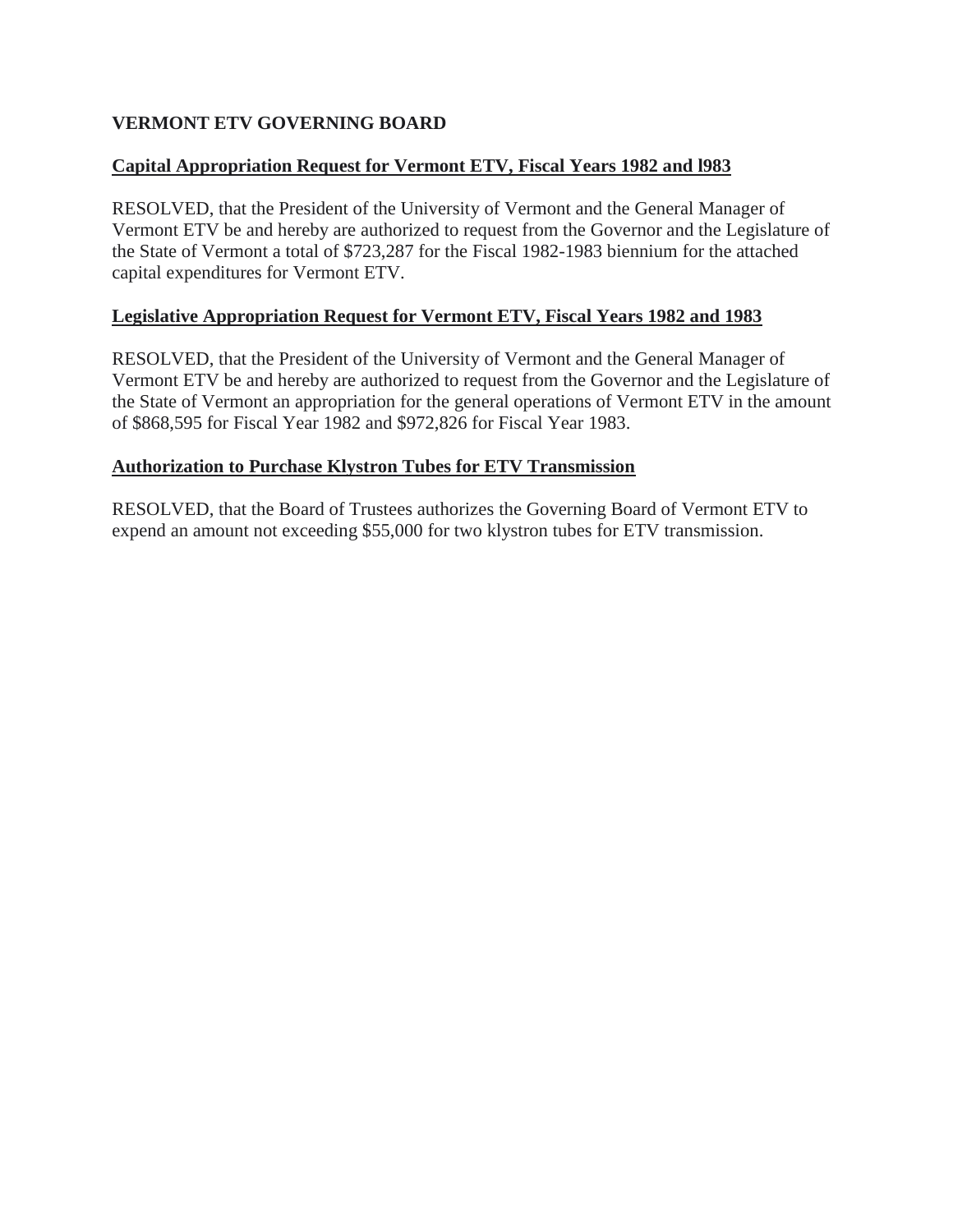# **RESOLUTIONS PRESENTED TO THE BOARD OF TRUSTEES FOR ADOPTION**

# **AUGUST 16, 1980**

## <span id="page-12-0"></span>**STUDENT ACTIVITIES COMMITTEE**

#### **Student Grievance Appeal**

RESOLVED, that the Board of Trustees approves the Hearing Procedure for the Student Grievance Appeal. The new procedure shall be implemented for the 1980-8l academic year.

### **ALUMNI, DEVELOPMENT, AND EXTERNAL AFFAIRS COMMITTEE**

### **Authorization to Establish Gift Annuity Program**

RESOLVED, that the President or his designee be authorized to establish a gift annuity program as a vehicle for charitable giving to the University. Said program shall be subject to the following restrictions:

- 1. The entire amount of every gift annuity received shall be placed in a reserve fund. There shall be no invasion of said fund, except to provide contracted payments to annuitants or their named beneficiaries. Upon the death of the last income beneficiary under any particular annuity contract, an amount representing the proportionate share of that annuity to said fund shall be withdrawn and used as specified by donor.
- 2. The schedule to be used in establishing annuity payment rates shall be established by the President or his designee in accordance with applicable tax laws and published recommendations of the National Committee on Gift Annuities, or other similar professional organizations.
- 3. Only one and two life charitable gift annuities as well as one and two life deferred payment gift annuities shall be offered.
- 4. The President or his designee shall have the responsibility for overseeing investment and management of the gift annuity reserve fund.

### **EDUCATIONAL POLICY COMMITTEE**

#### **Staff Actions**

RESOLVED, that the Board of Trustees receives the list of staff actions and approves the leaves of absence noted on page five of the staff action list.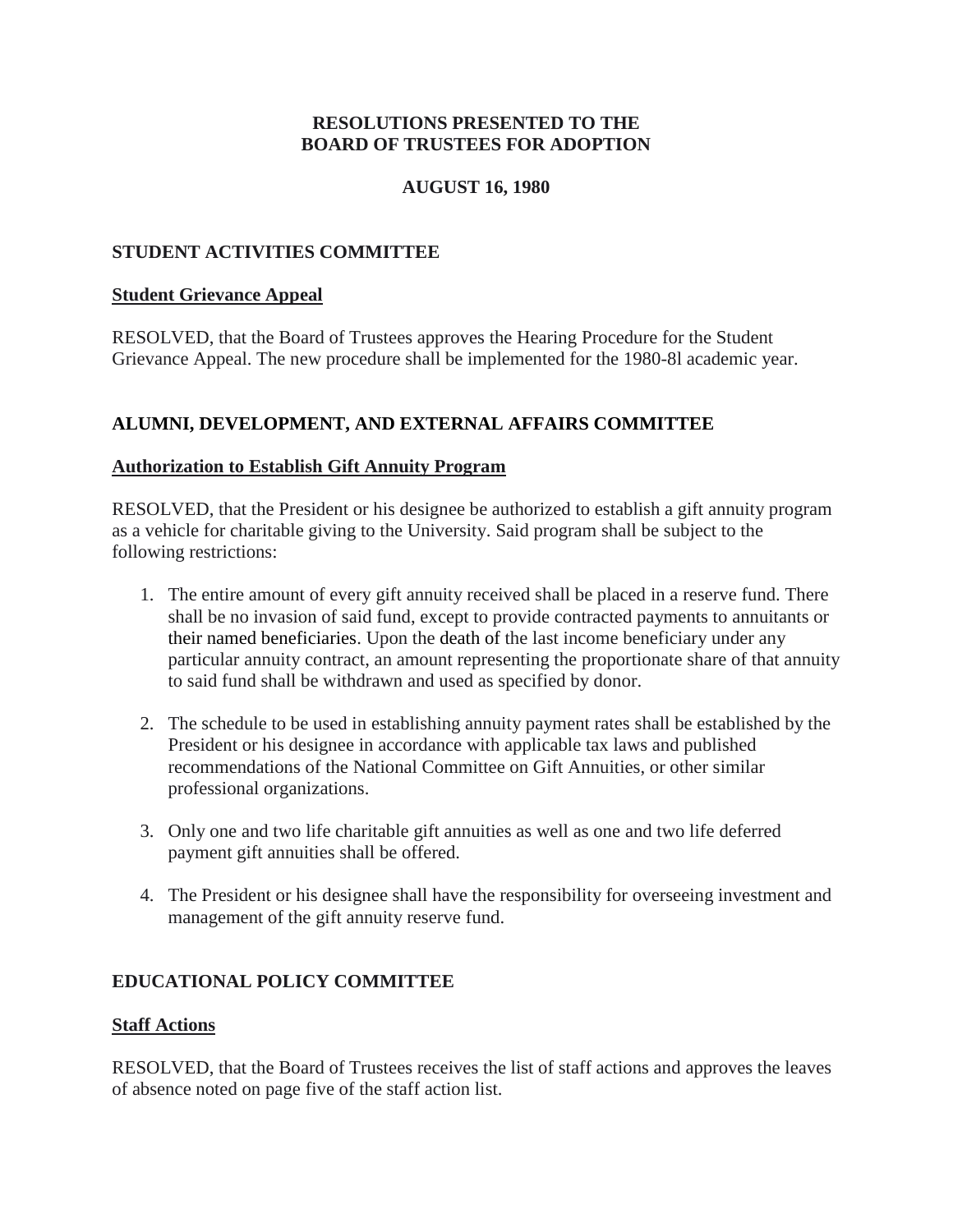# <span id="page-13-0"></span>**BUILDINGS AND GROUNDS COMMITTEE**

### **Purchase and Sale of Land and Improvements at 448 South Prospect Street**

RESOLVED, that the President or his designee be and hereby is authorized to purchase the land and improvements designated as 448 South Prospect Street, Burlington, Vermont, for the primary purpose of securing for the University a right of first refusal whenever said property may, in the future, be offered for sale. Purchase price of the land shall be One Dollar (\$1.00). The University may retain the property at this time or offer it for resale, as the President may deem appropriate. In case of sale, sale shall be at a price determined by the President to be reasonable.

The President or his designee is further authorized to execute any and all instruments necessary, proper, and desirable for purchase and sale in accordance with this resolution.

### **Authorization for construction of Improvements to Physical Education Facilities**

(see Finance and Budget Committee)

# **FINANCE AND BUDGET COMMITTEE**

### **Reduction in Fiscal Year 1981 Appropriation**

RESOLVED, that the Board of Trustees authorizes a reduction in the Fiscal Year 1981 general University operating budget in the amount of \$488,649, if required by the State of Vermont, the reduced expenditures to occur in the areas specified in the schedule presented to the Board on August 15, 1980.

### **Acceptance of Gifts and Grants**

RESOLVED, that the Board of Trustees hereby accepts gifts in the amount of \$822,499.42 and grants in the amount of \$3,811,369.

# **Authorization for Construction of Improvements to Physical Education Facilities**

WHEREAS, most of the present athletic and physical education facilities at the University were constructed 20 years ago when enrollment was roughly one-half its current level; and

WHEREAS, said facilities were originally constructed primarily for purposes of male physical education and intercollegiate athletics; and

WHEREAS, women's participation in athletics has increased significantly over the past several years so that current facilities are not adequate to meet the present day needs of men and women at the University; and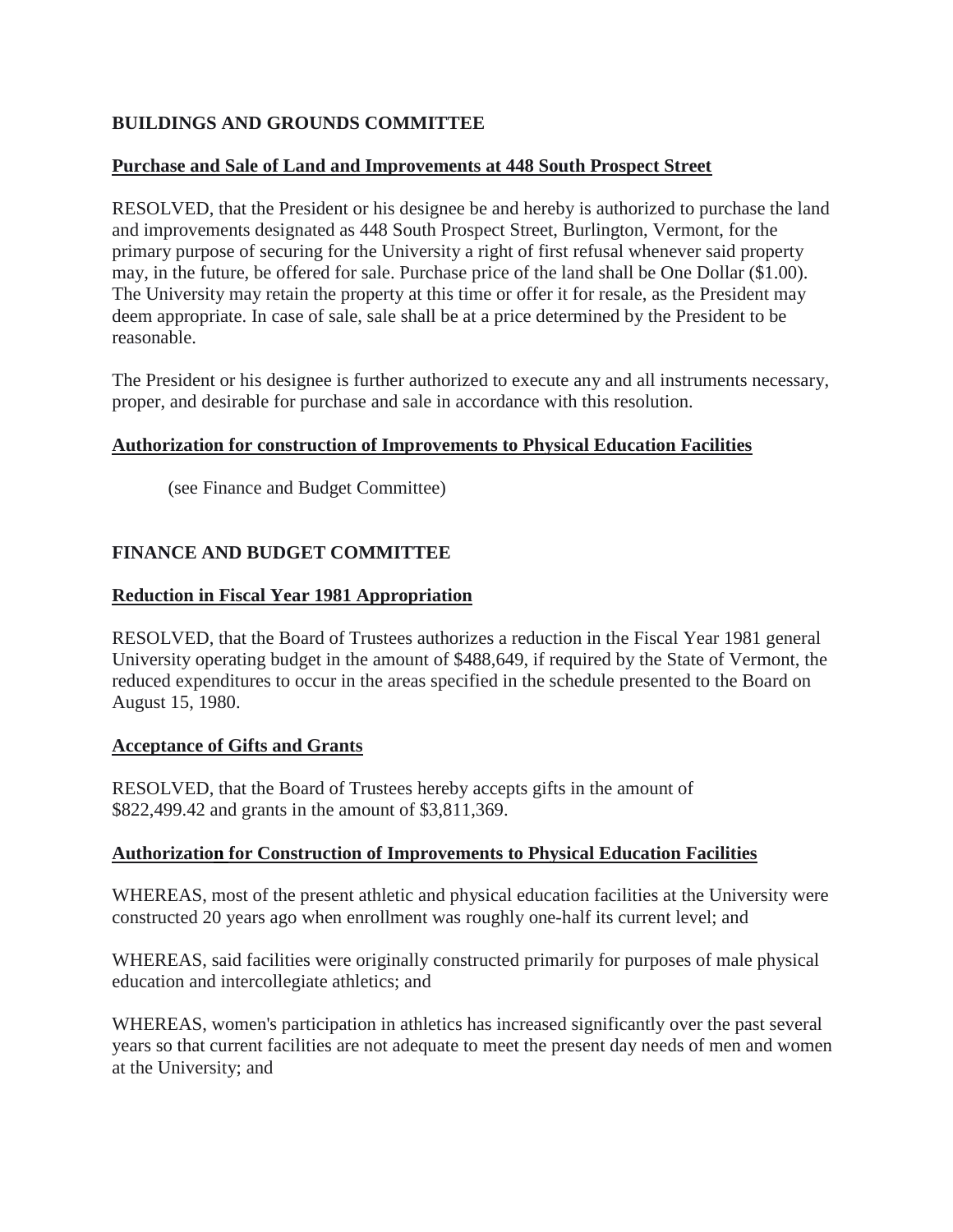WHEREAS, the level of participation of University of Vermont male and female students in varsity*,* intramural, and recreational activities is generally in excess of the national average;

NOW, THEREFORE, BE IT RESOLVED, that the President or his designee be and hereby is authorized to perform the following acts for the purpose of improving and increasing athletic and physical education facilities at the University of Vermont:

- 1. To contract for the construction of additions to and alterations of the existing Patrick Gymnasium, its fixtures and facilities, and also for the renovation, rehabilitation and/or new construction of outside playing fields and related facilities at various locations on campus.
- 2. To limit total expenditures for all work authorized under this resolution to 2.7 million dollars.
- 3. To commit the University to the future issuance of a 2.8 million dollar bonded obligation to finance the work authorized by this resolution. Said obligation shall be repaid by student fees beginning in the Fall term of 1981.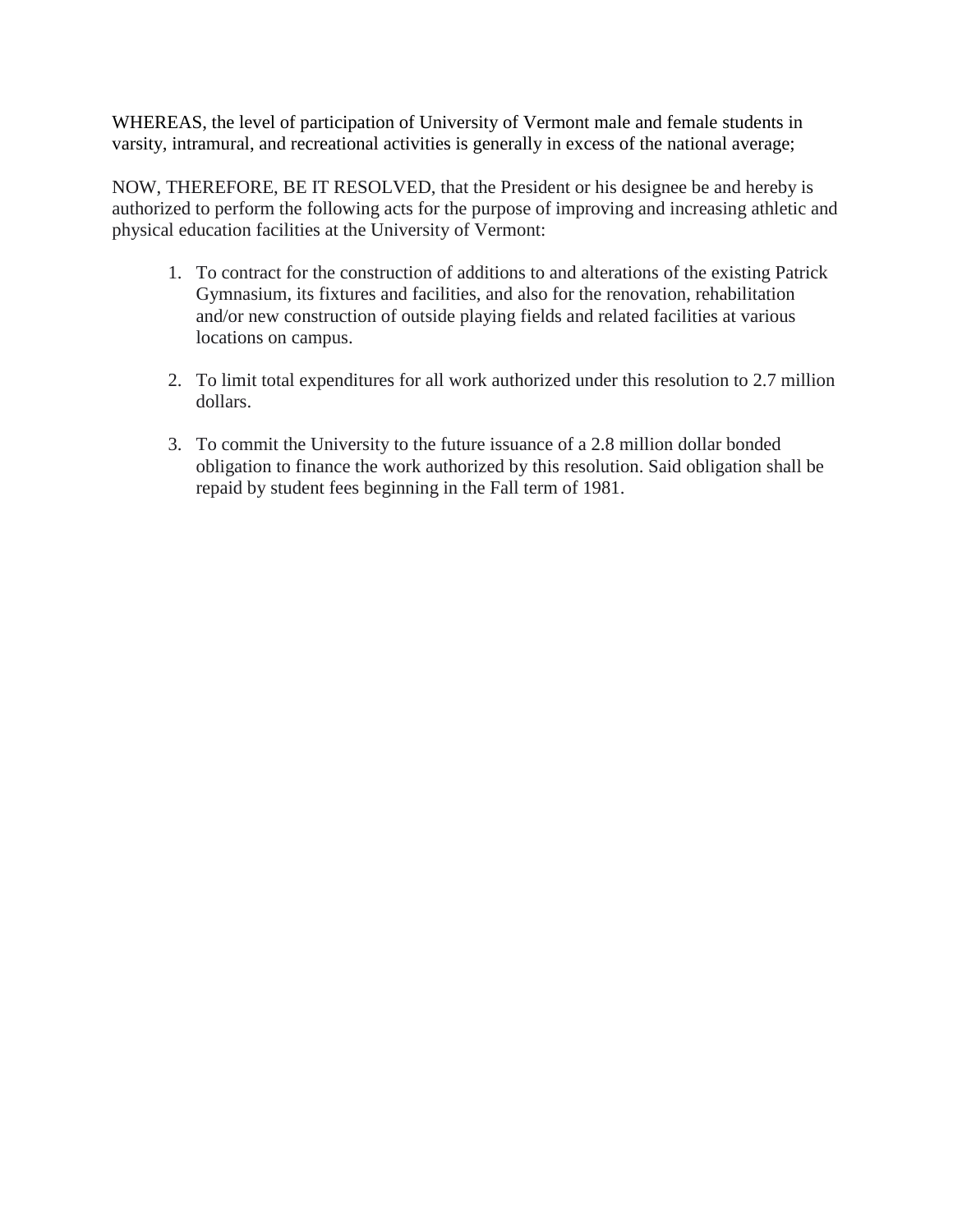# **RESOLUTIONS PRESENTED TO THE BOARD OF TRUSTEES FOR ADOPTION**

# **JUNE 14, 1980**

# <span id="page-15-0"></span>**AUDIT COMMITTEE**

### **Increase in Retention of Uninsured Property Losses**

WHEREAS, the Board of Trustees has adopted a risk management policy that recognizes the principle of risk retention based on available financial resources; and

WHEREAS, the loss experience of the University of Vermont justifies accepting a higher retention; and

WHEREAS, a significant premium savings can be realized from the acceptance of a higher retention;

THEREFORE, BE IT RESOLVED, that the Board of Trustees instructs its administration that it may accept retention of uninsured property losses not to exceed \$50,000 for any loss arising out of a single event or occurrence.

### **Intention to Retain Coopers and Lybrand as Auditors for Fiscal Year 1981**

WHEREAS, the Bylaws of the University and Statutes of the State of Vermont require the books and accounts of the University of Vermont and State Agricultural College to be audited by independent accountants; and

WHEREAS, the State Auditor of Accounts has not objected to the retention of Coopers and Lybrand, Certified Public Accountants;

THEREFORE, BE IT RESOLVED, that the Board of Trustees intends to continue to retain the firm of Coopers and Lybrand, Certified Public Accountants, for the purpose of conducting the audit of the University of Vermont and State Agricultural College for the fiscal year ending June 30, 1981, and to recommend the same to the State Auditor of Accounts. Actual appointment of the firm of Coopers and Lybrand will be made only upon their presenting a satisfactory audit proposal to the Board at the December 1980 meeting.

# **EDUCATIONAL TELEVISION COMMITTEE**

### **Rules of Governing Board of Vermont Educational Television**

RESOLVED, that the specific authority of the Governing Board of Vermont Educational Television shall be as follows: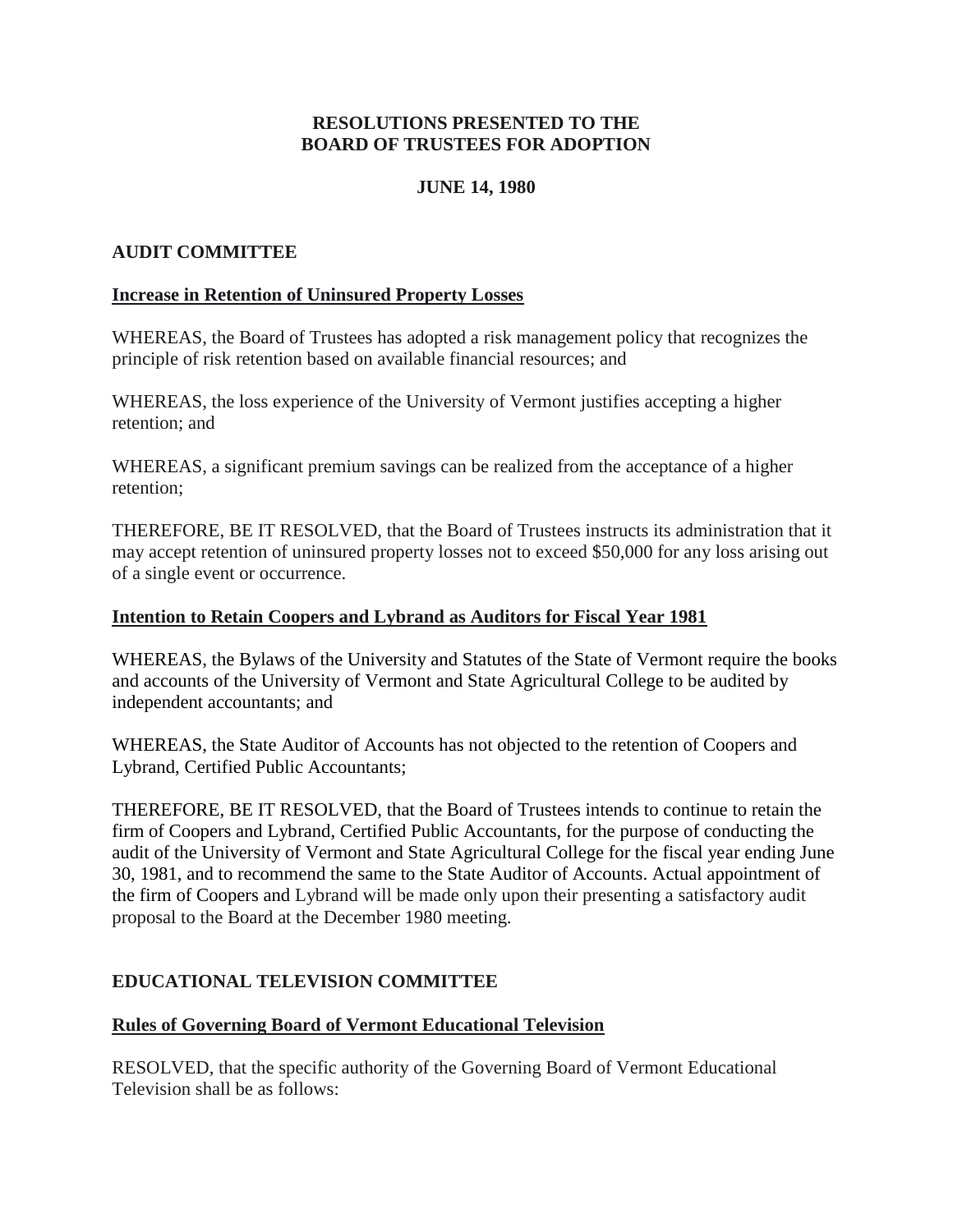<span id="page-16-0"></span>The Governing Board shall be directly responsible for the operations of the Vermont Educational Television Network and in so doing shall adhere to the policies of the Board of Trustees of the University. Particular functions and responsibilities assigned to the Governing Board include: (1) the responsibility for hiring and firing and making other personnel decisions, including the establishment of personnel and personnel compensation policies, and including the appointment and evaluation of the chief executive officer of Vermont Educational Television; (2) the planning and oversight of programming and programming developments of Vermont Educational Television; (3) the planning and oversight of the operations, equipment, and facility requirements of Vermont Educational Television; (4) contracting on behalf of Vermont Educational Television with the University or others in connection with any of the other authorities and responsibilities granted or delegated to the Governing Board; (5) establishing and supervising the budgetary and other financial functions, including capital requirements, of Vermont Educational Television; (6) pursuing the mission of Vermont Educational Television embracing informational, artistic, cultural, and entertainment programming; (7) performing any necessary liaison with the State and Federal governments; any funding entities, the Vermont Educational Television Public Advisory Board, and other such bodies, entities, or organizations with which liaison is necessary or desirable; (8) making such other decisions and taking such other actions as are necessary and desirable to provide for the orderly and prudent general operation and supervision of the Vermont Educational Television Network and related endeavors.

Notwithstanding any of the foregoing, any decision of the Governing Board that will cause a major and substantial change in the mission, programming policies, general policies, or governance of the Vermont Educational Television Network, or involving acquisition or disposition of real property, or affecting the licenses, or that will result in an expenditure in connection with a single contract or project in excess of an amount set annually by the Board of Trustees of The University of Vermont and State Agricultural College, or that will result in an aggregate borrowing from all sources by Vermont Educational Television in excess of an amount set annually by the Board of Trustees in any consecutive twelve (12) months, shall require the prior approval of the Board of Trustees of The University of Vermont and State Agricultural College.

BE IT FURTHER RESOLVED, that the rules of the Governing Board of Vermont Educational Television for the operation, management, and activities thereof, in substantially the form submitted to this meeting, are hereby approved and a copy of the said rules shall be attached to the minutes of this meeting.

### **Amendment of Bylaws**

WHEREAS, the Board of Trustees of The University of Vermont and State Agricultural College affirms the need to maintain and improve the cultural and educational], contributions of Vermont Educational Television; and

WHEREAS, the Board of Trustees of The University of Vermont and State Agricultural College believes that a reorganization of the governance of the Vermont Educational Television would be in the best interests of the University and Vermont Educational Television;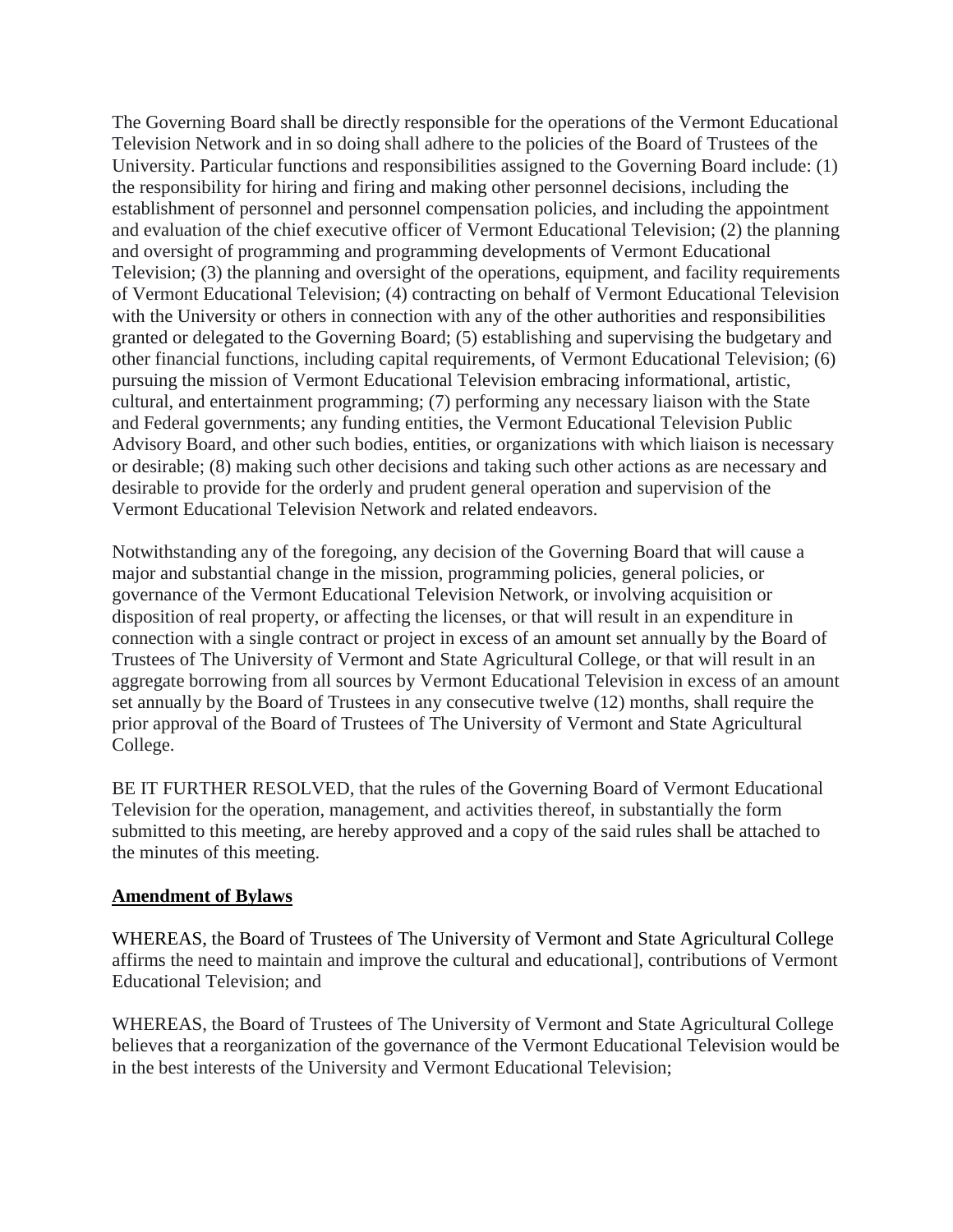<span id="page-17-0"></span>NOW, THEREFORE, BE IT RESOLVED, that the Board of Trustees of the University of Vermont and State Agricultural College reaffirms its mission to operate and manage the Vermont Educational Television Network, as the licensee therefor, and its ultimate responsibility for the governance of the Vermont Educational Television Network, which responsibility shall remain with the Board of Trustees of The University of Vermont and State Agricultural College; and

BE IT FURTHER RESOLVED, that Article VII, Subsection (n), captioned Committee on Educational Television, is hereby deleted from the Bylaws of The University of Vermont and State Agricultural College; and

BE IT FURTHER RESOLVED, that the following is hereby adopted as Article IX of the Bylaws:

Governing Board of Vermont Educational Television. The Governing Board of Vermont Educational Television shall consist of nine members, among whom shall be the President of the University and three Trustees. The Governing Board of Vermont Educational Television shall be directly responsible to the Board of Trustees and shall concern itself with the financing and program direction of Vermont Educational Television and shall be responsible for the control of the day-to-day operations and affairs of Vermont Educational Television. The Governing Board of Vermont Educational Television shall adopt written rules with respect to its operation, management, and activities, which written rules and any amendments thereto shall not be effective until approved by the Board of Trustees.

BE IT FURTHER RESOLVED, that Article IX of the current Bylaws entitled "Amendment" shall become Article X; and

BE IT FURTHER RESOLVED, that Article V of the Bylaws of the University shall be amended by omitting from the second paragraph thereof the words "a Committee on Educational Television"; and

BE IT FURTHER RESOLVED, that the third sentence of Article VI of the Bylaws of the University shall be deleted in its entirety and replaced by the following: "Committee members, chairmen, and vice chairmen of said committees shall be appointed annually by the Chairman of the Board, except as otherwise provided or permitted herein or by resolution or approval of the Board."

# **EDUCATIONAL POLICY COMMITTEE**

# **Reorganization of the School of Home Economics**

RESOLVED, that the Board of Trustees approves the reorganization of the School of Home Economics as outlined in the proposal to the Board dated May 30, 1980 - specifically, that: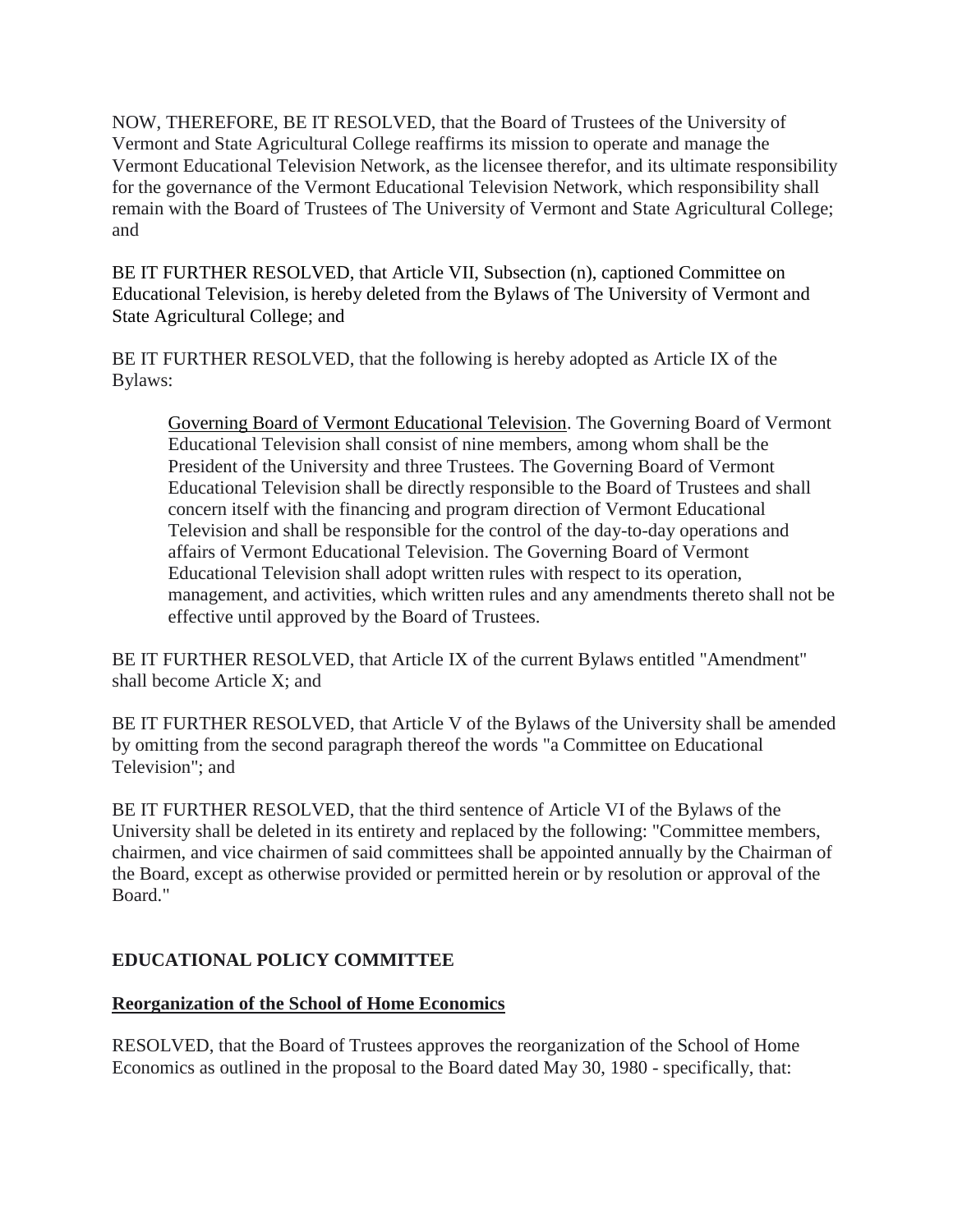- <span id="page-18-0"></span>1. Human nutrition and foods become a Department of Human Nutrition and Foods in the College of Agriculture.
- 2. Clothing, textiles, and design, consumer economics, and housing become a Department of Textiles, Merchandising, and Consumer Studies in the College of Agriculture.
- 3. Home economics education become part of the Department of Vocational Education and Technology in the College of Agriculture.
- 4. Early childhood and human development become part of the College of Education and Social Services with departmental status until its appropriate role and organizational arrangement within that College is determined during the 1980-81 academic year.
- 5. A Home Economics Program be established.

The changes are to become effective July 1, 1980.

### **Staff Actions**

- 1) RESOLVED, that the Board of Trustees receives the list of staff actions (including full-time faculty reappointments for 1981-82 and part-time and emeriti faculty reappointments for 1980-81) and approves the leaves of absence noted on page three of the staff action list.
- 2) RESOLVED, that in accordance with the section entitled "Employment of Relatives" on page three of the Employees' Handbook, the Board of Trustees approves the continued employment of Elizabeth D. Horton as Senior Research Technician in the Department of Medicine for the period September 1, 1980, to August 31, 1982, contingent upon approval of the continuation of the appropriate grant.

# **BUILDINGS AND GROUNDS COMMITTEE**

### **Sale of Real Estate Located in Greensboro, Vermont**

RESOLVED, that the President or his designee be and hereby is authorized to sell the University's approximately two-thirds share of 12 acres of land located in the Town of Greensboro, Vermont. Said lands shall be sold at a price determined by the President to be reasonable. Oil, gas, and mineral rights shall be reserved provided that the owner of the other one-third interest, Craftsbury Academy of Craftsbury Common, Vermont, does not object to said reservation. The President or his designee is further authorized to execute any and all instruments necessary, proper and desirable for the purpose of sale.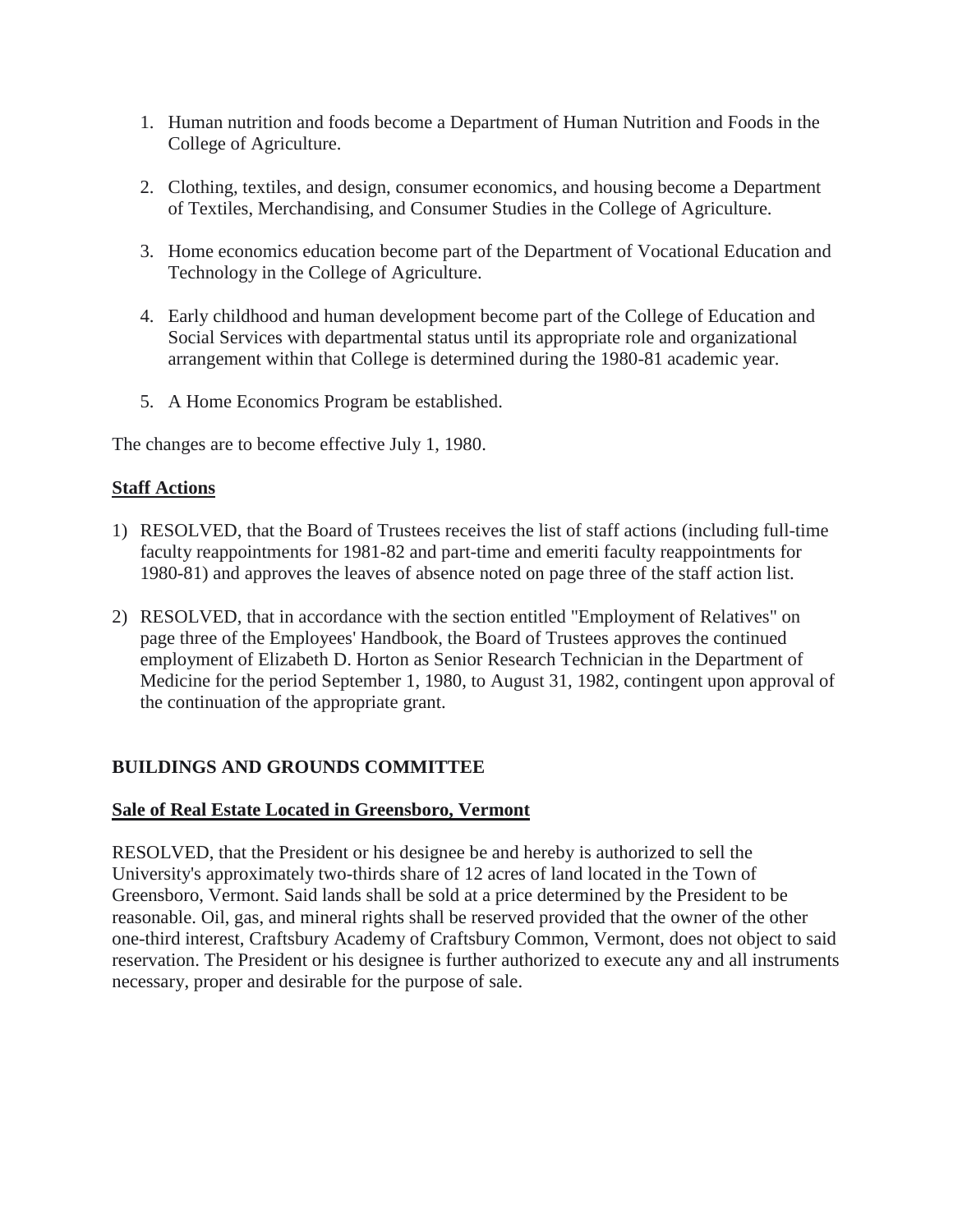# <span id="page-19-0"></span>**Lease of Shelburne Pond Property to Alfred and Mary LeDuc**

RESOLVED, that the President or his designee be authorized to enter into a lease agreement with Alfred and Mary Irene Lebuc for lands presently owned by the University of Vermont and State Agricultural College and located at Shelburne Pond in Shelburne, Vermont. Included in terms of said lease agreement shall be the following:

- 1. The annual rent payable to the University shall be \$150.
- 2. In the event property taxes are levied against said property, the lessee shall pay all said taxes in excess of \$150 per year.
- 3. The lease shall not be assignable by Alfred and Mary LeDuc except to any one of their five children presently living.
- 4. The lessees shall be restricted in their use of leased lands to dairy farming related purposes deemed by the University to have no harmful effects upon the waters of Shelburne Pond.
- 5. The lease shall terminate in the event Alfred or Mary Irene LeDuc, or any of their five children, cease to retain title to lands presently owned by Alfred and Mary LeDuc abutting the University lands subject to this resolution, or if Alfred or Mary LeDuc or any of their children cease voluntarily, for a period greater than six months, dairy farming on said abutting lands.

BE IT FURTHER RESOLVED, that the President or his designee is authorized to execute any and all documents relative to said lease agreement.

# **FINANCE AND BUDGET COMMITTEE**

# **Fiscal Year 1981 Operating Budget - General University**

RESOLVED, that the Board of ·Trustees hereby approves the recommended Unrestricted Funds operating budget for Fiscal Year 1981 in the amount of \$72,000,000 and an estimated total University budget of \$95,000,000.

# **Authorization for Construction of George D. Aiken Center for Natural Resources**

RESOLVED, that the President or his designee be authorized to perform all and whatever acts he may deem appropriate and necessary for the proposed construction of the George D. Aiken Center for Natural Resources on the main campus of the University of Vermont and State Agricultural College in Burlington:

1. To establish a line of credit at a local lending institution, said line of credit not to exceed \$3,000,000 at an interest rate not to exceed nine percent, and for a period no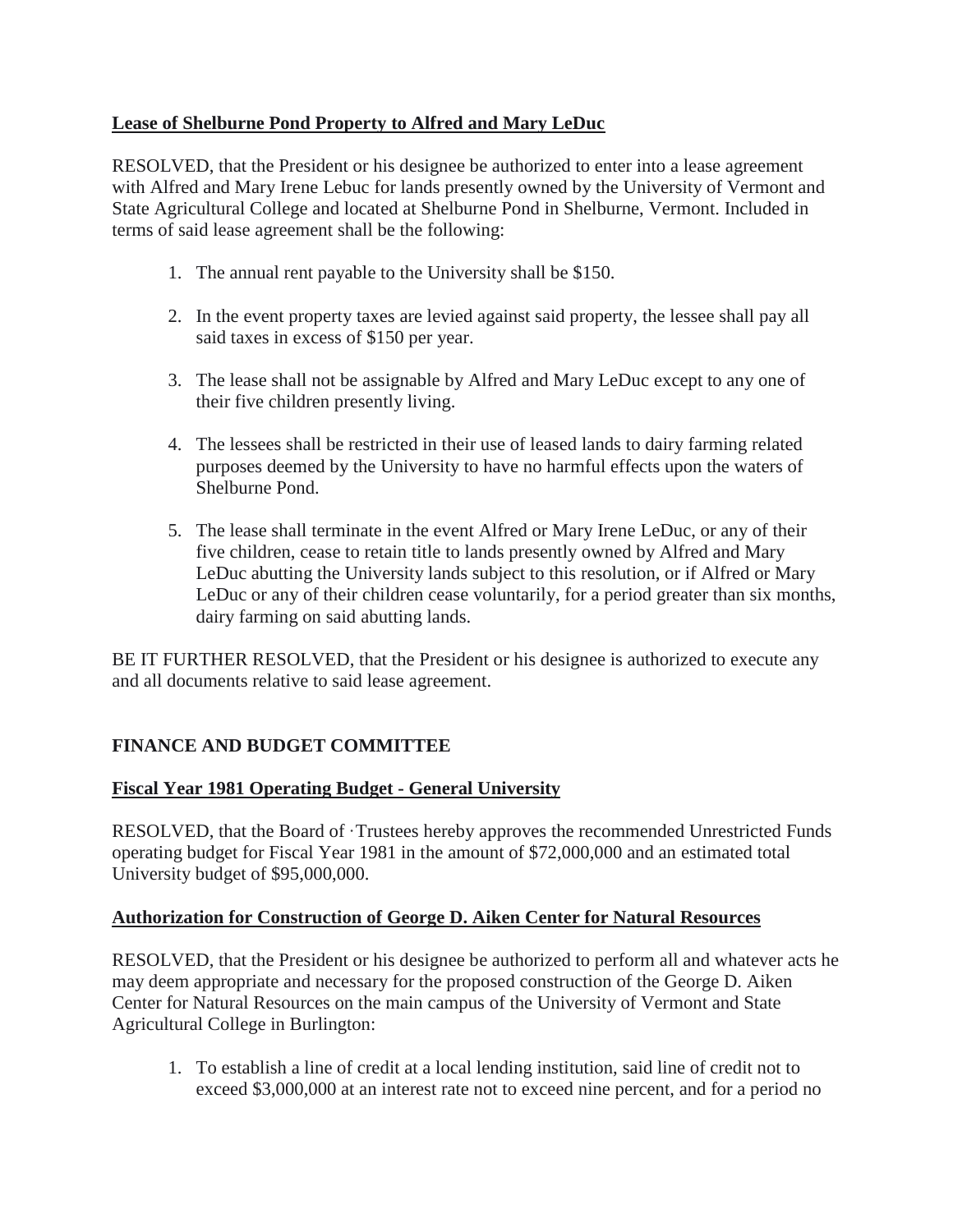<span id="page-20-0"></span>longer than two years, for the sole purpose of providing temporary funds to meet costs related to construction of the George D. Aiken Center if permanent funds from sources previously authorized by this Board are not yet available;

2. To execute on behalf of the University of Vermont and State Agricultural College any and all documents deemed by the President to be necessary and appropriate for commencing construction, said documents to include but not be limited to the construction contract. A construction contract executed according to this resolution shall not authorize total construction costs exceeding \$3,000,000.

# **Revised Fiscal Year 1980 Operating Budget - Educational Television**

RESOLVED, that the Board of Trustees hereby approves the revised Fiscal Year 1980 operating budget for Vermont Educational Television which shows operating income in the amount of \$1,593,992 and operating expenditures in the amount of \$1,723,725.

# **Authorization to Borrow for Remote-Controlled Transmitters**

RESOLVED, that the Board of Trustees authorizes the President or his designee to borrow an amount up to \$125,000 for a period of up to five years at an interest rate not to exceed nine percent per year for the purpose of capitalizing remote-controlled operation of Educational Television transmitters.

BE IT FURTHER RESOLVED, that the President or his designee is authorized to execute any and all instruments necessary, proper, and desirable for that purpose; and further, that any officer or his corporation is hereby authorized to certify this resolution to whom it may concern.

# **Fiscal Year 1981 Operating Budget - Educational Television**

RESOLVED, that the Board of Trustees hereby approves the Fiscal Year 1981 operating budget for Vermont Educational Television which is based on operating income in the amount of \$1,736,311 and operating expenditures in the amount of \$1,752,778.

# **Debt and Deficit Reduction**

RESOLVED, that the Board of Trustees directs the Governing Board of Vermont Educational Television to effect such additional performance improvements as are necessary to service the debt arising from capitalization of remote-controlled operation and to remove the accumulated deficit arising from an excess of expenditures over income during Fiscal Years 1979 through 1981.

# **Acceptance of Report of Subcommittee on Personnel and Authorization to Revise Fringe Benefits for Classified Staff**

RESOLVED, that the Board of Trustees accepts the report of the Subcommittee on Personnel and authorizes the President or his designee to implement the revisions to the fringe benefits for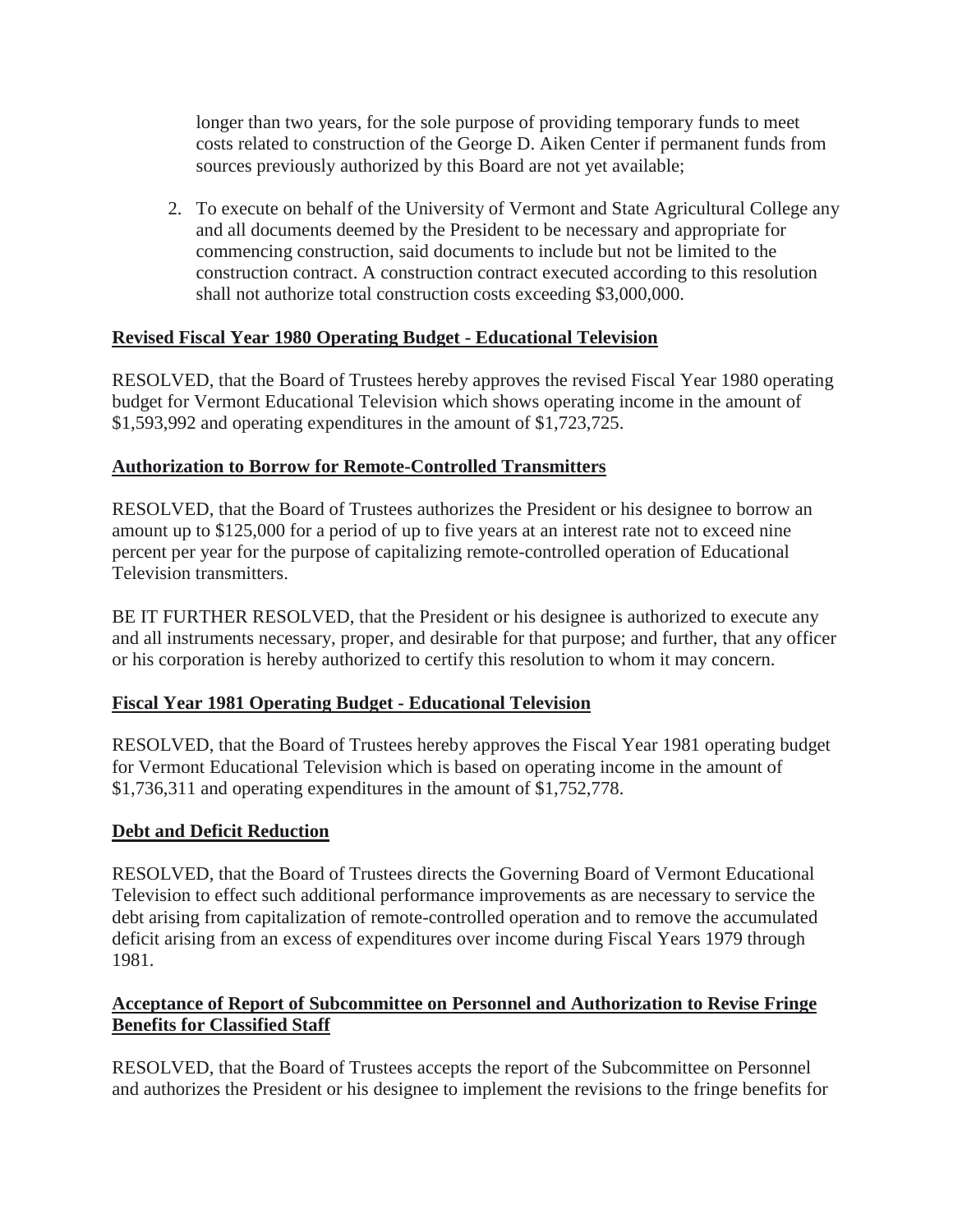<span id="page-21-0"></span>classified staff as proposed by the Subcommittee in its report dated May 14, 1980, the revisions to become effective on a date determined by the President to be feasible.

# **Resolution Authorizing Issuance of \$7,800,000 Anticipation Notes, 1980-81 Series, of the University of Vermont and State Agricultural College**

(Refer to Appendix C of the June 14, 1980 Meeting Minutes)

# **Acceptance of Gifts and Grants**

RESOLVED, that the Board of Trustees hereby accepts gifts in the amount of \$465,432.50 and grants in the amount of \$3,831,068.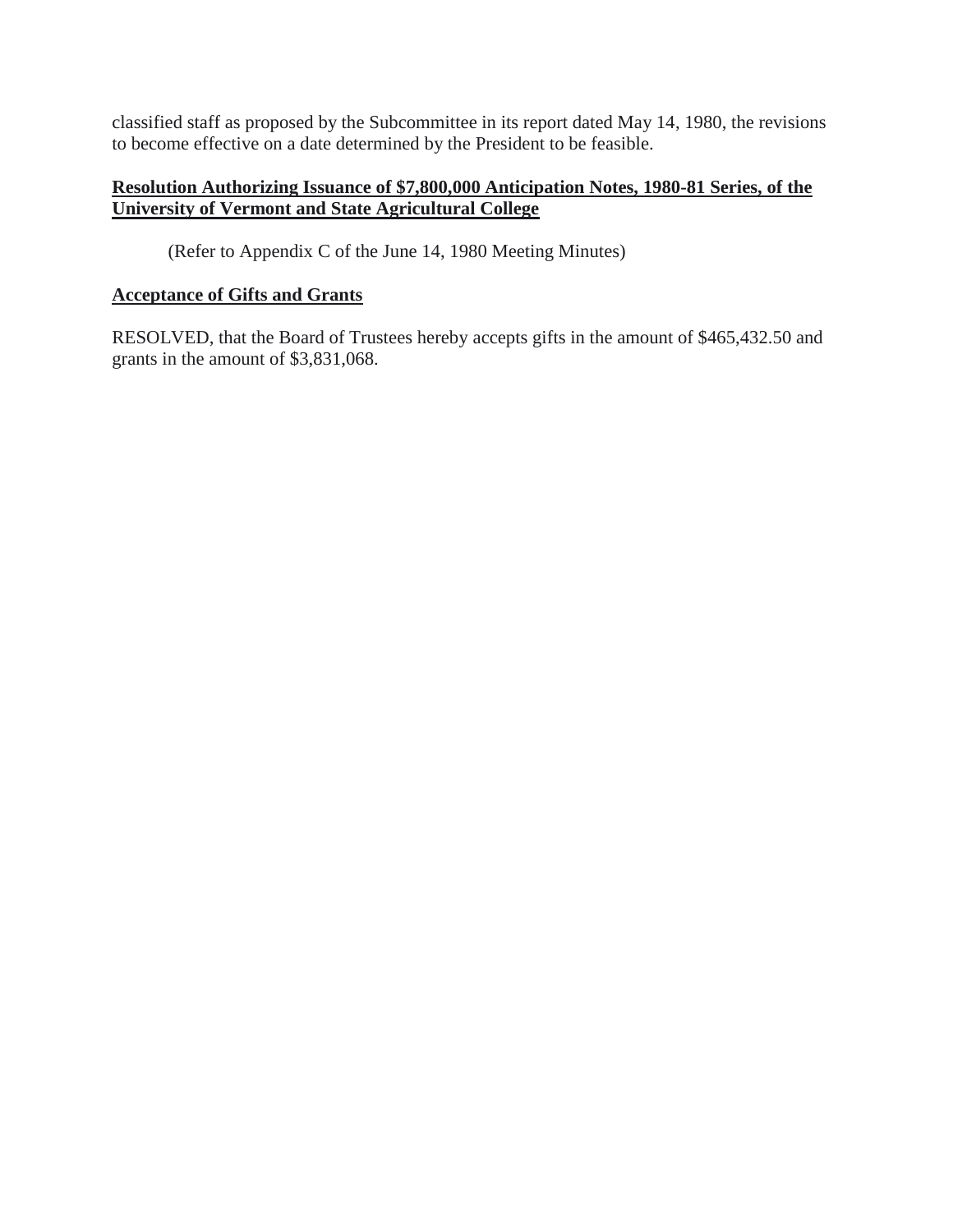## **RESOLUTIONS PRESENTED TO THE BOARD OF TRUSTEES FOR ADOPTION**

## **APRIL 26, 1980**

### <span id="page-22-0"></span>**AUDIT COMMITTEE**

### **Audit of Certain Federal Grants and Awards**

WHEREAS, the books and accounts of certain grants and awards made to the University of Vermont and State Agricultural College and specifically those grants and awards are the National Direct Student Loan Program, the Health Professions and Nursing Student Loan Programs, the Work-Study Program, and the Basic and Supplemental Education Opportunity Grants for the fiscal year ended June 30, 1979, and Title I of the United States Office of Education for the fiscal year ended September 30, 1979, have been audited on behalf of the United States Government by the accounting firm of Archibald M. Peisch and Company, Certified Public Accountants, and the reports of said audits are published in accordance with audit procedures outlined by the United States Department of Health, Education, and Welfare;

BE IT RESOLVED, that the Board hereby accepts such audits which have been released to the Regional Audit Director of the Department of Health, Education, and Welfare of the United States Government.

### **Audit of Student Housing Funds**

WHEREAS, the books and accounts of certain grants and awards made to the University of Vermont and State Agricultural College Dormitory Projects VT. CH-28(D) and 47(D) as consolidated, the University of Vermont and State Agricultural College Married Student Housing Project VT. CH-41(D), and the University of Vermont and State Agricultural College Jeanne Mance Dormitory Project VT. CH-19(H) have been audited on behalf of the United States Government by the accounting firm of Coopers and Lybrand, Certified Public Accountants, for the fiscal year ended June 30, 1979, and the reports of said audits are published in detail in accordance with audit and reporting procedures outlined by the United States Department of Housing and Urban Development;

BE IT RESOLVED, that the Board hereby accepts such audits which have been released to the New England Housing Management Division of the United States Government.

### **INVESTMENT COMMITTEE**

### **Actions for Moral and Ethical Investing**

RESOLVED, that we hereby accept and support the intent of the resolution entitled Actions for Moral and Ethical Investing; and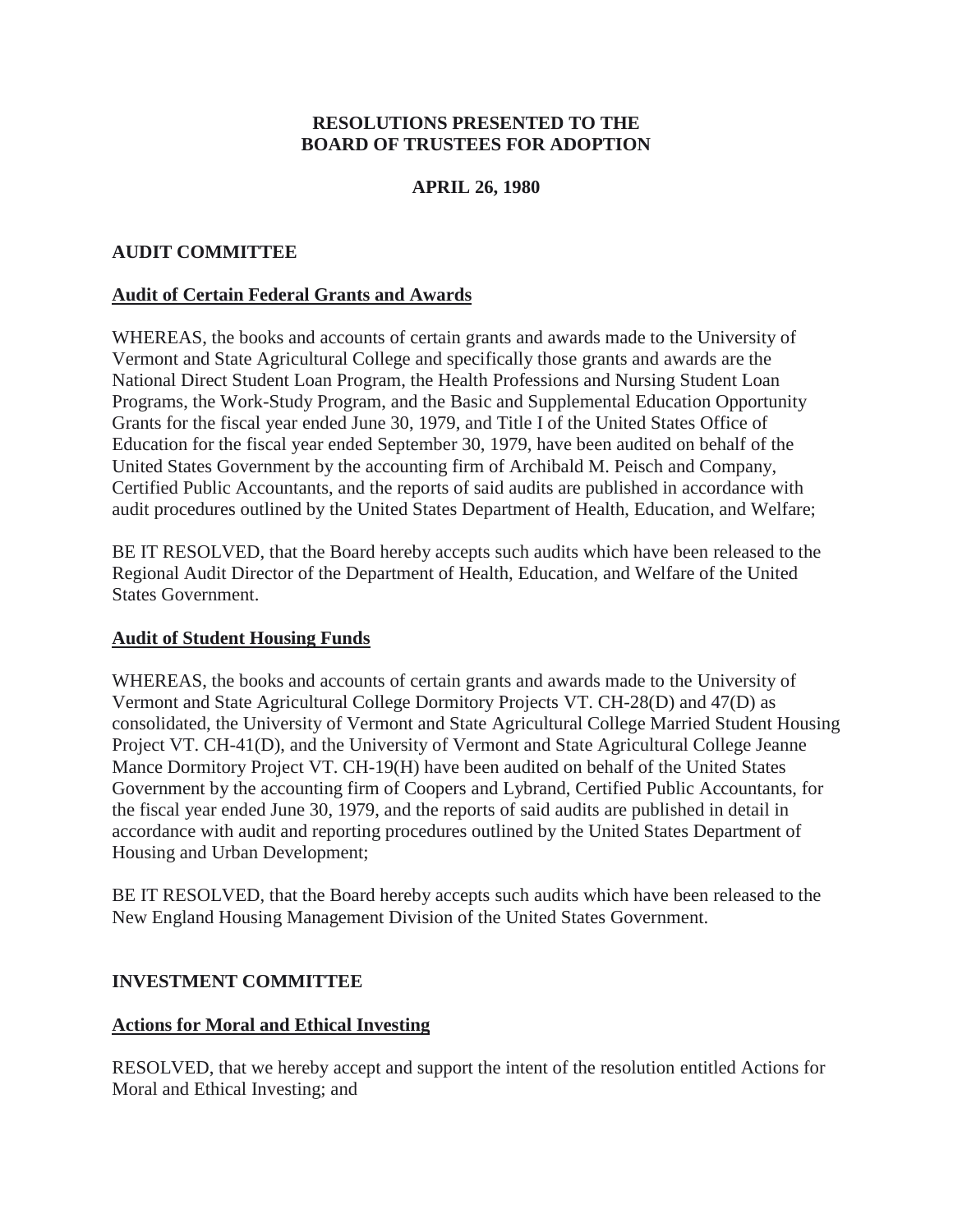<span id="page-23-0"></span>BE IT FURTHER RESOLVED, that we direct the administration to review said resolution and, at the next meeting of the Investment Committee present a report which establishes a set of guidelines which the Treasurer is to follow in implementing and executing said resolution.

# **EDUCATIONAL TELEVISION COMMITTEE**

# **Report of Subcommittee on Mission of Vermont ETV**

RESOLVED, that the Board of Trustees receives the report of the Subcommittee on the Mission of Vermont ETV and adopts the mission statement and the governance recommendations contained therein, specifically: (1) that the Subcommittee be directed to draft Bylaws for a Governing Board, to be presented at the June 1980 meeting of this Board, said Bylaws to clearly delineate the respective roles of the Board of Trustees and of the Governing Board; and (2) that the administration be directed to consider all aspects of ETV's activities in light of its mission and of available resources and to present a secure, balanced Fiscal Year 1981 budget for final approval at the June 1980 meeting of this Board.

# **Budget Premises for Fiscal Year 1981 - Educational Television**

RESOLVED, that the Board of Trustees hereby approves the budget premises for Fiscal Year 1981 which lead to an operating budget for Educational Television not to exceed \$1,752,805, as described in the attached materials, and authorizes the President to proceed with detailed budget preparation in accordance with these premises.

# **EDUCATIONAL POLICY COMMITTEE**

# **Revision of Officers' Handbook, Section 200**

RESOLVED, that the Board of Trustees hereby approves the proposed revisions of the Officers' Handbook as presented and as endorsed by the Faculty Senate on March 10, 1980, to become effective July 1, 1980.

# **Authority for President to Award Degrees**

RESOLVED, that the Board of Trustees authorizes the President to award degrees in course at the Associate, Bachelors, Masters, Doctoral, and Fifth-year Certificate levels to the students of the University of Vermont and State Agricultural College who, on or before May 15, 1980, are certified by the Deans and Directors and recommended by the Faculty Senate for their appropriate degree. The list of names of the students to whom these degrees are awarded shall be recorded as part of the permanent minutes of the June meeting of the Board.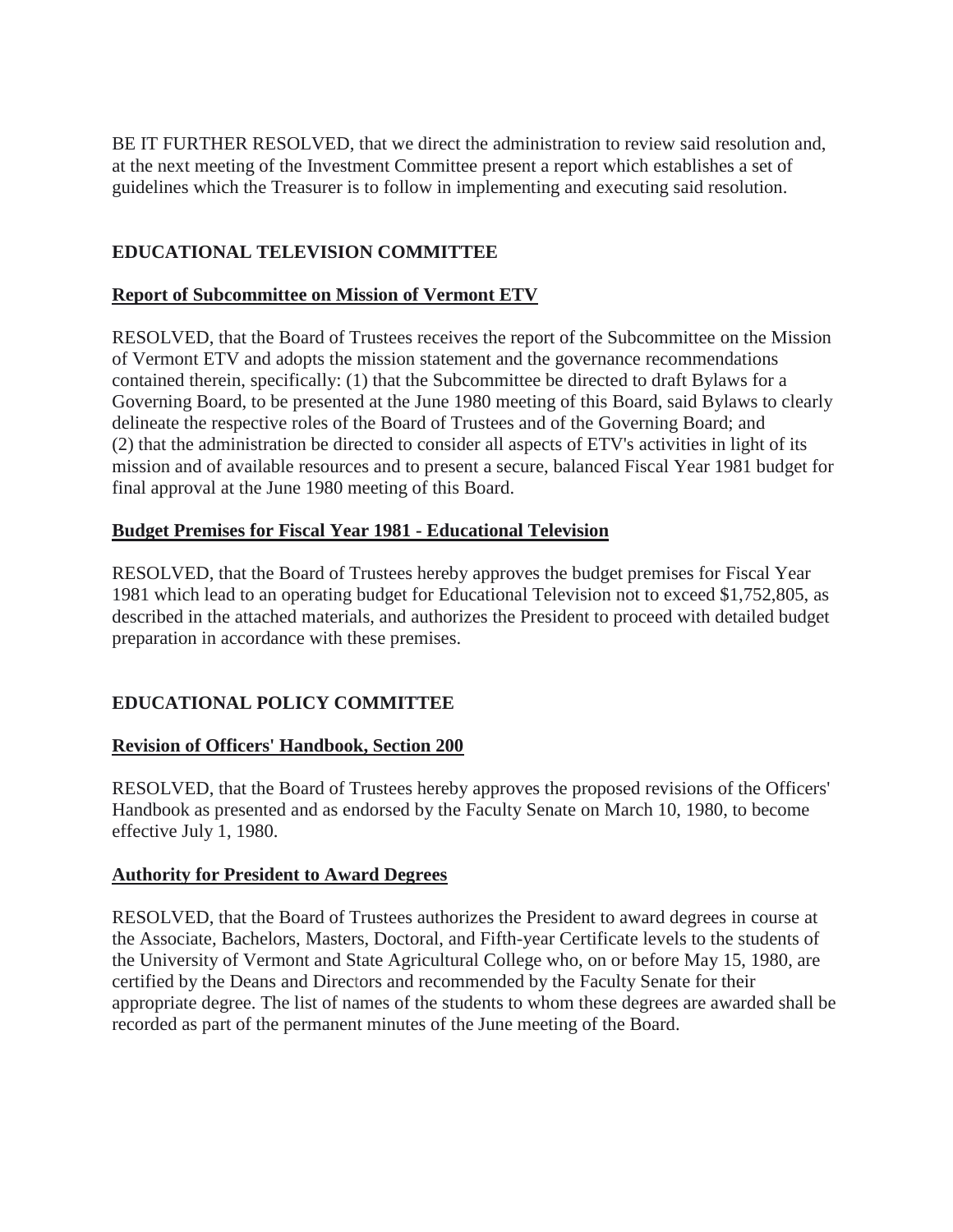# <span id="page-24-0"></span>**Approval of Degree for Randolph Arnold**

RESOLVED, that, upon recommendation of the Dean of the College of Arts and Sciences and the Faculty Senate, the Board of Trustees approves the awarding of the Bachelor of Arts degree to Randolph McCandliss Arnold of Putney, Vermont, effective as of October 1970.

# **Merger of Departments of Orthopaedic Surgery and Rehabilitation Medicine**

RESOLVED, that the Departments of Orthopaedic Surgery and Rehabilitation Medicine of the University of Vermont College of Medicine be merged to form the Department of Orthopaedics and Rehabilitation, the merger to become effective July 1, 1980.

# **Staff Actions**

- 1) RESOLVED, that the Board of Trustees receives the list of staff actions and approves the leaves of absence noted on page two of the staff action list.
- 2) RESOLVED, that the Board of Trustees approves the following appointments with tenure: Thomas M. Achenbach, Professor of Psychiatry, with tenure, and Professor of Psychology, effective July 1, 1980; and Bernd Heinrich, Professor of Zoology, with tenure, effective with the academic year 1980-81.

# **STUDENT ACTIVITIES COMMITTEE**

# **Amendment of Student Association Constitution**

RESOLVED, that the Board of Trustees approves the changes in the Student Association Constitution as presented.

# **Student Activity Fee**

RESOLVED, that the Board of Trustees hereby approves an increase in the Student Activity Fee from \$24 to \$30 per year, to become effective with the 1980-81 academic year.

# **Meal Plan Rate**

RESOLVED, that the Board of Trustees approves a minimum meal plan charge for Fiscal Year 1981 of \$782.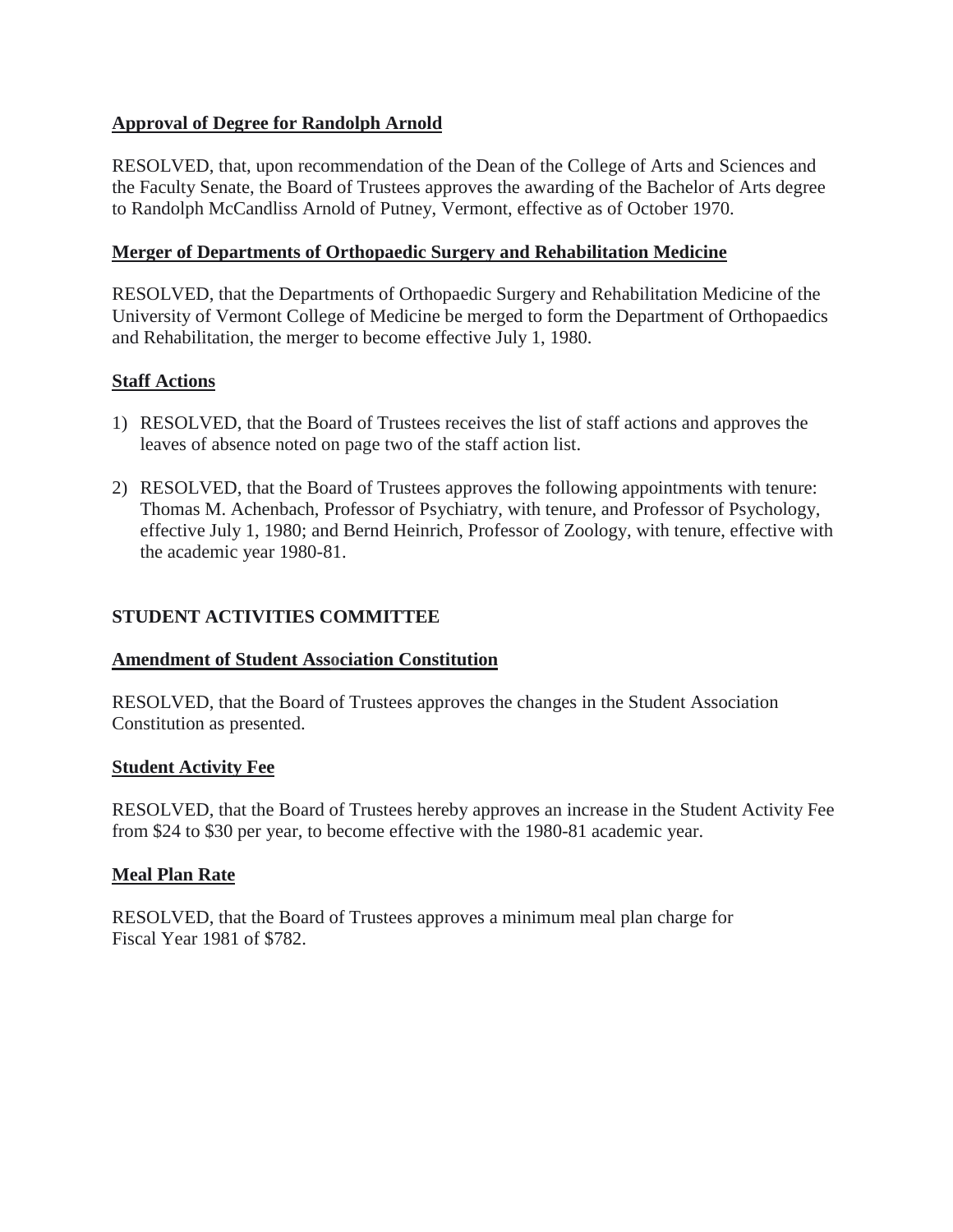# <span id="page-25-0"></span>**BUILDINGS AND GROUNDS COMMITTEE**

## **Increase in Parking Fees and Fines**

RESOLVED, that the Board of Trustees approves increases in the vehicle registration fee for faculty and staff from \$10 to \$20 per year and for students from \$4 to \$6 per year and the fine for improper parking from \$2 to \$5 per violation, the increases to become effective September 1980.

# **Amendment to March 1, 1980, Resolution for Disposition of Lands and Buildings in Pownal, Vermont**

RESOLVED, that the resolution approved by the Board of Trustees on March 1, 1980, authorizing disposition of lands and buildings in Pownal, Vermont, be amended by striking from the second sentence the word "five" and replacing it with the word "ten" thereby permitting the President to lease the premises for a period up to ten years.

# **FINANCE AND BUDGET COMMITTEE**

# **Budget Premises for Fiscal Year 1981 - General University**

RESOLVED, that the Board of Trustees hereby approves the budget premises for Fiscal Year 1981 which lead to a General Fund operating budget not to exceed \$51,689,000 as described in the attached materials, and authorizes the President to proceed with detailed budget preparation in accordance with these premises.

### **Tuition Rates, Fiscal Year 1981**

RESOLVED, that the Board of Trustees hereby approves increases in the following tuition rates effective with the 1980-81 academic year:

- a. In-state tuition from \$1,500 to \$1,650 per year;
- b. Out-of-state tuition from \$4,150 to \$4,560 per year; (The tuition rates translate into \$69 per credit hour for in-state and \$190 per credit hour for out-of-state students.)
- c. Medical student in-state tuition from \$2,700 to \$3,570 per year; out-of area tuition from \$7,800 to \$9,180 per year; regional compact student tuition from \$5,100 to \$6,210 per year; these levels will be reviewed at the August Board meeting and may be revised upward by a factor of not more than 10 percent in the event that federal capitation is rescinded and/or the various states fail to appropriate adequate funds to cover their compact agreements;
- d. Vermont Overseas Study Program from \$4,200 to \$5,500 per year (includes tuition, fees, room, board, and travel).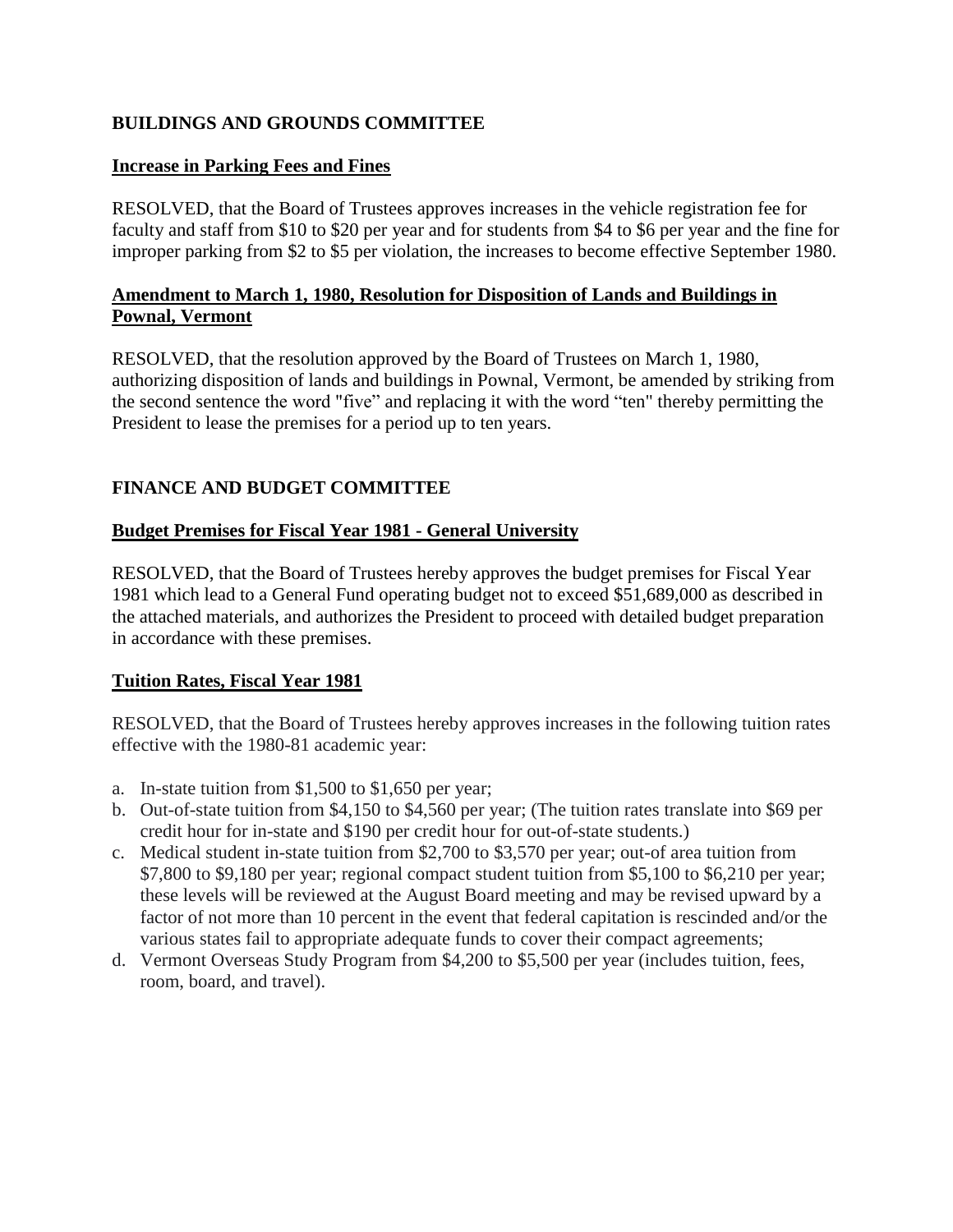## <span id="page-26-0"></span>**Room Rates, Fiscal Year 1981**

RESOLVED, that the Board of Trustees hereby approves increases in room rent for Fiscal Year 1981 as follows:

- a. Double room from \$1,060 to \$1,214 per year;
- b. Single room from \$1,160 to \$1,336 per year;
- c. Large single room from \$1,260 to \$1,456 per year;
- d. Triple room from \$860 to \$972 per year; and

BE IT FURTHER RESOLVED, that the Cooperative Option for Hamilton Hall be continued at a rate \$148 less than the standard room rate.

### **Meal Plan Rate, Fiscal Year 1981**

RESOLVED, that the Board of Trustees approves a minimum meal plan charge for Fiscal Year 1981 of \$782.

### **Fee Increases, Fiscal Year 1981**

RESOLVED, that the Board of Trustees approves increases in the following fees effective in Fiscal Year 1981:

- a. Student Health Fee from \$74 to \$84 per year;
- b. Credit by Exam Fee from \$10 to \$25 per credit hour;
- c. Graduate Student Application Fee from \$15 to \$20.

### **Student Activity Fee Increase**

RESOLVED, that the Board of Trustees hereby approves an increase in the Student Activity Fee from \$24 to \$30 per year, to become effective with the 1980-81 academic year.

### **Budget Premises for Fiscal Year 1981 - Morgan Horse Farm**

RESOLVED, that the Board of Trustees of the University of Vermont and State Agricultural College approves the recommended operating budget for the Morgan Horse Farm for Fiscal Year 1981 in the amount of \$181,600.

### **Budget Premises for Fiscal Year 1981 - Educational Television**

RESOLVED, that the Board of Trustees hereby approves the budget premises for Fiscal Year 1981 which lead to an operating budget for Educational Television not to exceed \$1,752,805, as described in the attached materials, and authorizes the President to proceed with detailed budget preparation in accordance with these premises.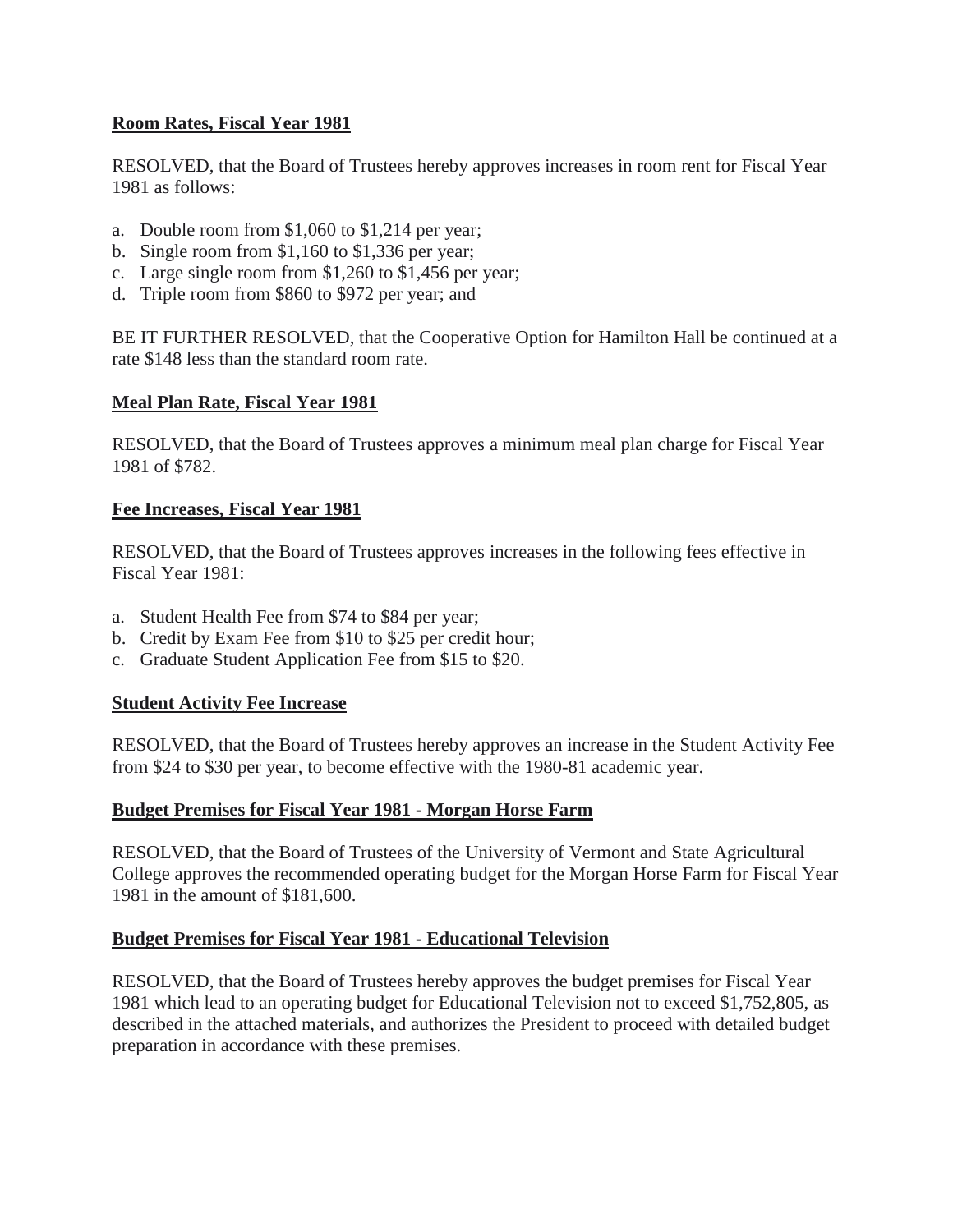# <span id="page-27-0"></span>**Authorization to Establish Line of Credit for Heat Line Project**

WHEREAS, the Board of Trustees has authorized the construction of the South Campus Heat System and the borrowing of \$4,075,000 from the Federal Government through the Department of Housing and Urban Development; and

WHEREAS, the terms of this loan require the establishment of a separate depository checking account; and

WHEREAS, there may be some delay in the receipt of funds from the Federal Government after billing by the University;

BE IT RESOLVED, that the Treasurer is hereby authorized to borrow a sum in an amount outstanding, at any one time, not to exceed a principal amount of \$1,500,000 for the purpose of insuring an adequate cash balance in the depository to meet costs incurred in the construction of the heat facility; and

BE IT FURTHER RESOLVED, that the Treasurer is further authorized to execute any and all instruments necessary, proper, and desirable for that purpose; and that any officer of this corporation is hereby authorized to certify this resolution to whom it may concern.

### **Acceptance of Gifts and Grants**

RESOLVED, that the Board of Trustees hereby accepts gifts in the amount of \$169,270.22 and grants in the amount of \$809,272.

# **Student Loan Collection Agreement**

WHEREAS, the University of Vermont has, by Board of Trustees' approval, entered into a student loan servicing agreement with Academic Financial Services Association; and

WHEREAS, the Association utilized the First National Bank of Chicago as a depository; and

WHEREAS, the Association has discontinued its relationship with the First National Bank of Chicago and appointed Lloyds Bank California as the new depository;

BE IT RESOLVED, that Lloyds Bank California, a corporation, be and is hereby selected as a depository for the funds of this Corporation; that accounts shall be governed by the policies and practices as set forth in said bank's "Account Disclosure Statement" and service charges quoted in said bank's "Schedule of Fees and Charges" which are incorporated herein by reference and subject to change from time to time in accordance with the procedure set forth therein, and that, as hereinafter specified, the following officers of this Corporation, who have been duly and regularly elected and/or appointed: Lattie F. Coor, President; Ben R. Forsyth, Interim Vice President for Administration; Gordon Paterson, Treasurer; Garth L. Peterson, Assistant Treasurer (any one of those listed is authorized to sign); be and are hereby authorized to withdraw said funds from said depository on the check of the Corporation, signed as aforesaid, and that the said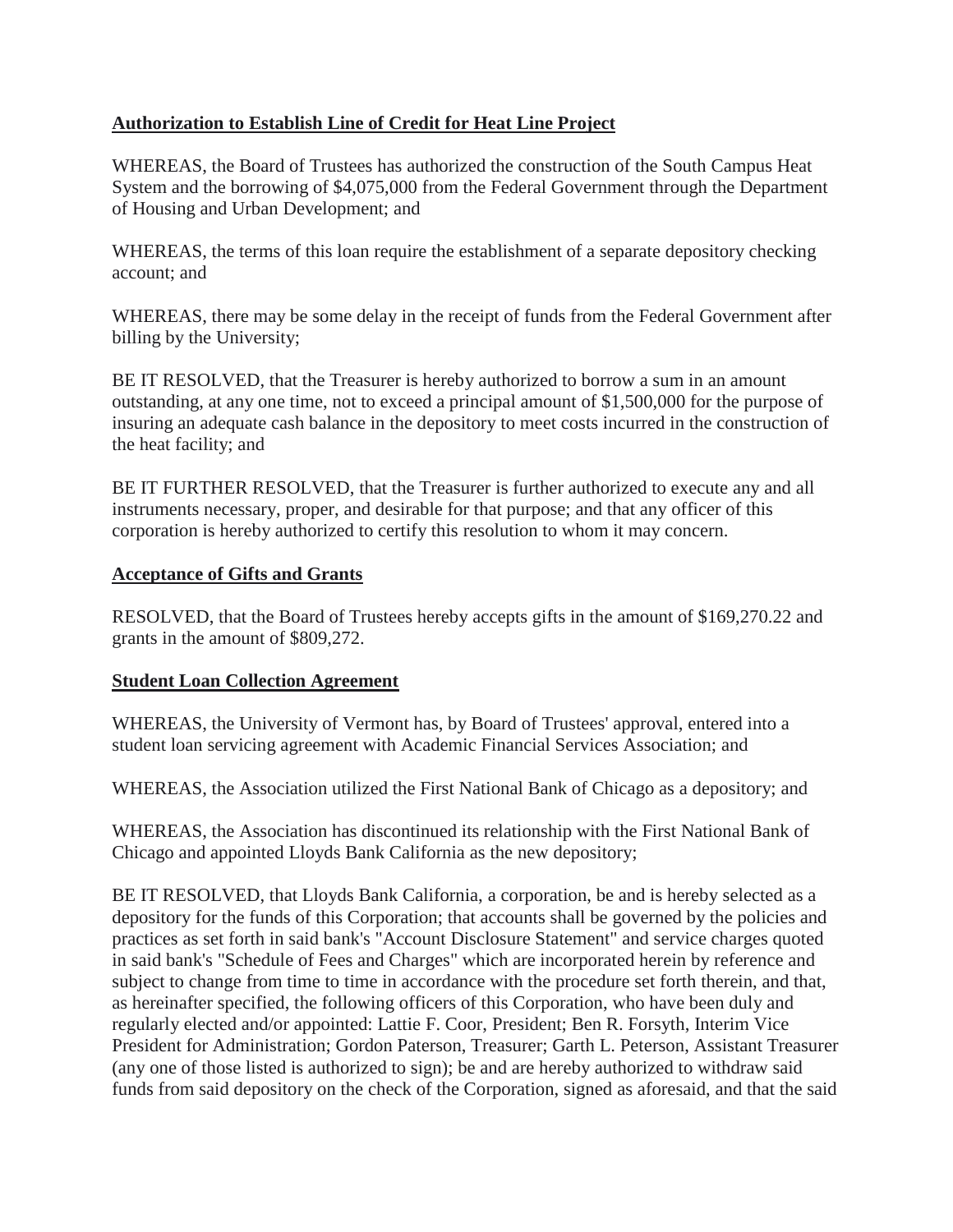officers authorized to withdraw funds be and are hereby authorized to endorse and receive payment of bills and notes payable to the Corporation, and the said Lloyds Bank California is hereby authorized to pay any such instruments so endorsed and presented to it for payment, including those drawn to the individual order of any officer or other person authorized to sign the same; and

BE IT FURTHER RESOLVED, that said authority hereby conferred shall remain in full force until written notice of the revocation thereof by the Board of Trustees of this Corporation shall have been received by said depository, and that the Secretary be and is hereby authorized and directed to deliver to the Bank a certified copy of this resolution and to certify to the Bank the true and correct signature of the aforementioned officers.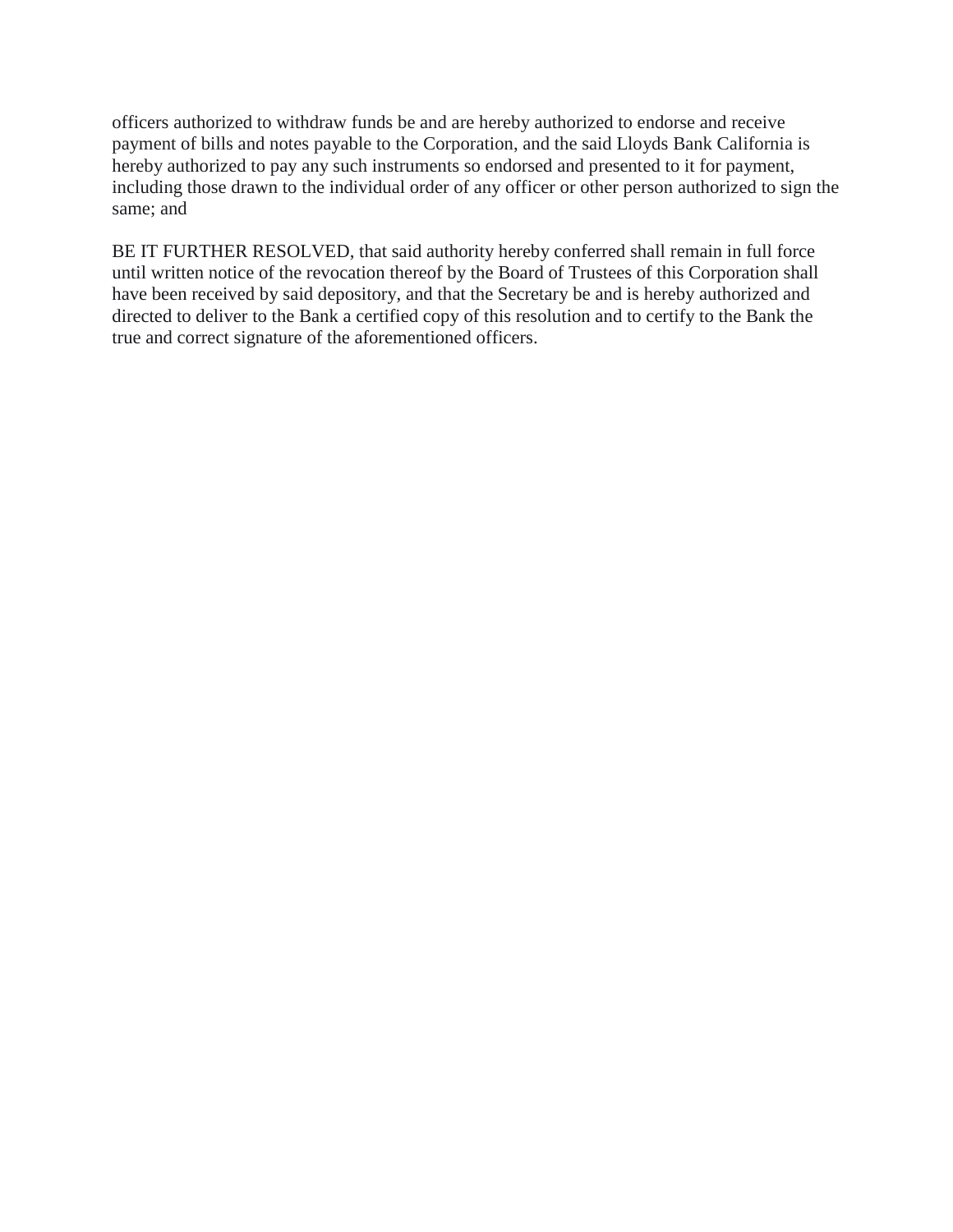## **RESOLUTIONS PRESENTED TO THE BOARD OF TRUSTEES FOR ADOPTION**

## **MARCH 1, 1980**

## <span id="page-29-0"></span>**EDUCATIONAL POLICY COMMITTEE**

### **Staff Actions**

RESOLVED, that the Board of Trustees receives the list of staff actions (including full-time faculty reappointments, promotions, and sabbatical leaves for 1980-81) and approves the leaves of absence noted on pages 5 and 6 of the staff action list.

#### **Approval of Degrees**

RESOLVED, that the Board of Trustees approves the awarding of degrees to those students who have completed degree requirements and who have been recommended by their respective deans or directors and approved by the Faculty Senate.

### **BUILDINGS AND GROUNDS COMMITTEE**

### **Sale of Lands Located in Town of Eden, Vermont**

RESOLVED, that the President or his designee be and hereby is authorized to sell the following lands at prices determined by the President to be reasonable:

- 125 acres, more or less, in Eden, Vermont, conveyed to the University as a gift from James E. and Alice E. Burke on December 13, 1979.
- 160 acres, more or less, in Eden, Vermont, conveyed to the University as a gift from Daniel B. and Harriet S. Burke on January 11, 1980.

Proceeds of the sales shall become part of the Bishop Robert F. Joyce Fund. The President or his designee is further authorized to execute any and all instruments necessary, proper, or desirable for the purpose of sales.

#### **Disposition of Lands and Buildings in Pownal, Vermont**

RESOLVED, that the President or his designee be and hereby is authorized to lease all or any part of the land and buildings of the Eunice Burrington farm located in Pownal, Vermont, under terms determined by the President to be reasonable. No lease shall be for a period longer than five years. Any lease shall specify that the leased premises shall be used exclusively for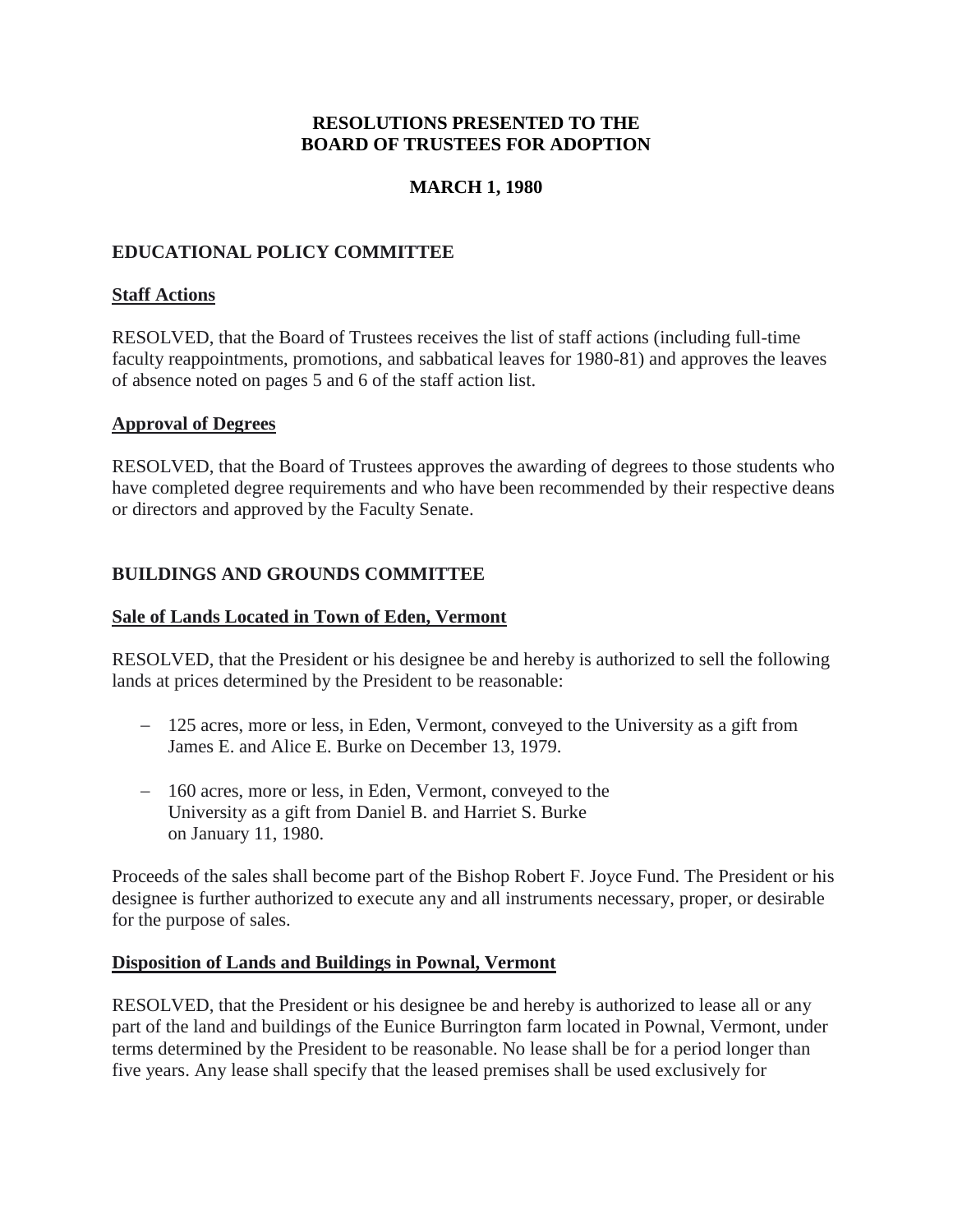<span id="page-30-0"></span>agricultural purposes, and that lessee shall be solely responsible for payment of any real estate taxes which may be assessed against leased premises. Proceeds from any such lease shall be used for the benefit of the College of Agriculture.

BE IT FURTHER RESOLVED, that the President or his designee be and hereby is authorized to contract for the sale or removal of any of the buildings presently located on the Eunice Burrington farm where said buildings are determined by the President to be impractical for use or renovation because of deterioration. Proceeds from any such sale shall be used for the benefit of the College of Agriculture.

The President or his designee is further authorized to execute any and all instruments necessary, proper, and desirable for carrying out the intent of this resolution.

# **ALUMNI, DEVELOPMENT, AND EXTERNAL AFFAIRS COMMITTEE**

# **Amendment of Pooled Income Fund and Change of Trustee**

RESOLVED, that the current University of Vermont and State Agricultural College Pooled Income Fund "A" be amended as submitted, such amendments being primarily to accomplish the following purposes:

- 1. To change valuation dates to January 1, March 31, June 30, September 30, and December 31 each year, and whatever other dates may be determined by the Trustee.
- 2. To permit transfer of funds into the Fund between valuation dates.
- 3. To change the investment objective of the Fund to include pursuit of principal growth in addition to the previously stated objective of seeking a high rate of current income.
- 4. To create a more standard fund document for purposes of clarity and simplicity.

Said amendments shall become effective upon receipt of approval by the Internal Revenue Service. The President or his designee is hereby authorized to do whatever acts are necessary to effectuate said amendments.

BE IT FURTHER RESOLVED, that the Trustee of the Fund shall be changed from The Howard Bank to the University of Vermont and State Agricultural College, said change to become effective upon receipt of approval by the Internal Revenue Service of the amended fund document.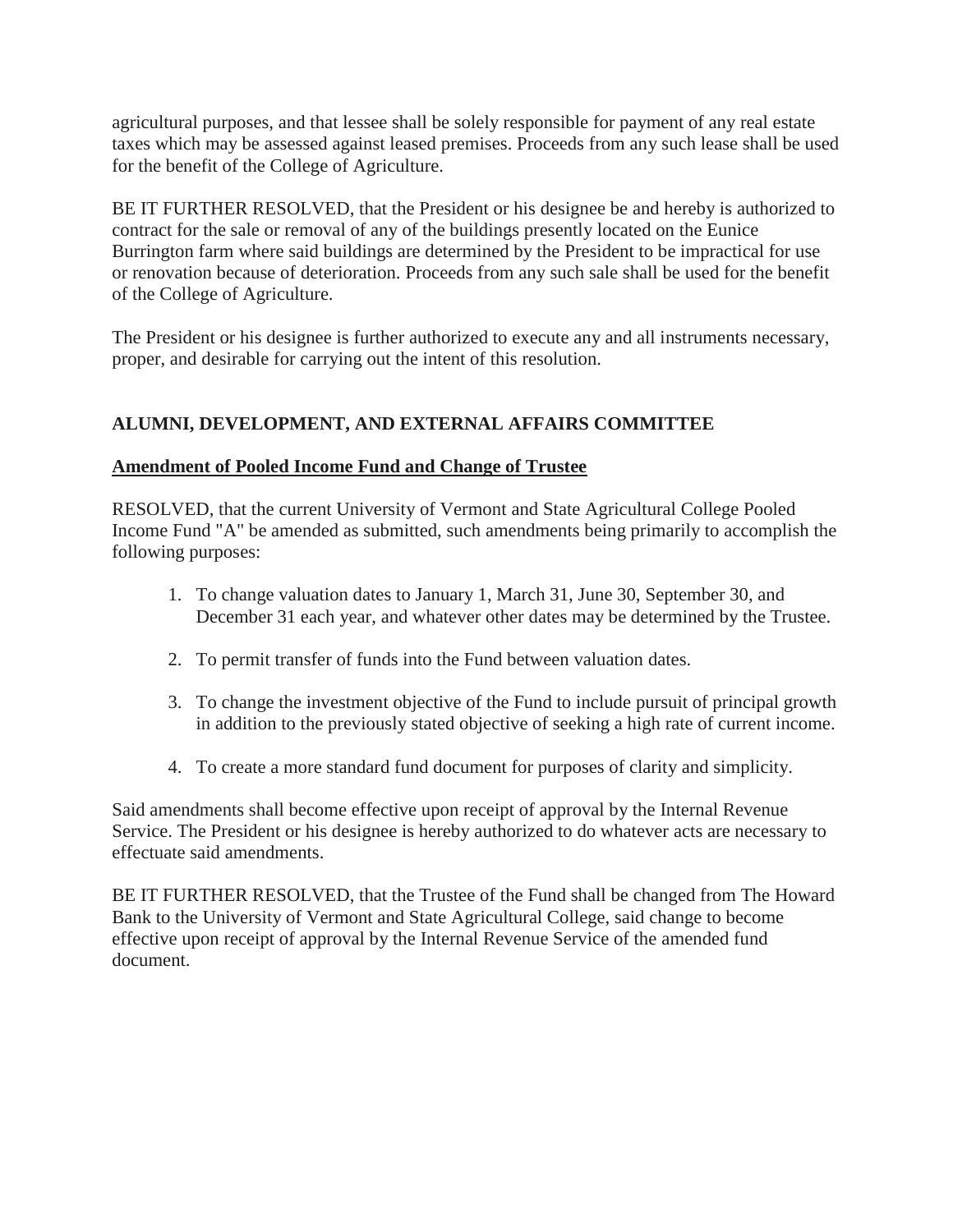# <span id="page-31-0"></span>**FINANCE AND BUDGET COMMITTEE**

## **Revision of Group Life Insurance Plan**

RESOLVED, that the President or his designee is authorized to amend the current faculty and staff group life insurance benefit plan to accomplish the following:

- 1. Establish a base insurance coverage of \$6,000 for all faculty and staff--100 percent of coverage to be paid by the University.
- 2. Provide the option for all faculty and staff to purchase additional insurance equal to twice their annual base salary up to a maximum of \$50,000--75 percent of this additional coverage to be paid by the employee, 25 percent by the University.
- 3. Provide the option for faculty and staff who earn more than \$25,000 to purchase insurance coverage over \$50,000 up to a maximum of twice their annual base salary--100 percent of this additional coverage to be paid by the employee.
- 4. Provide for a 50 percent reduction of coverage for faculty and staff who retire at age 65 with ten years of full-time service or become disabled after age 60 to a minimum of \$6,000 and a maximum of \$25,000 until age 70 when coverage ceases--coverage to be paid by the University.
- 5. Provide for a 35 percent reduction of coverage for faculty and staff who continue employment beyond age 65 until age 70 when coverage ceases.

These changes to the group life insurance plan are to become effective on a date determined by the President to be feasible.

# **Acceptance of Report of Subcommittee on Personnel and Authorization to Revise Fringe Benefits for Classified Staff**

RESOLVED, that the Board of Trustees accepts the report of the Subcommittee on Personnel and authorizes the President or his designee to implement the revisions to the fringe benefits for classified staff as proposed by the Subcommittee in its report dated February 14, 1980, the revisions to become effective on a date determined by the President to be feasible.

# **Room Rent**

RESOLVED, that the Board of Trustees hereby approves increases in room rent for Fiscal Year 1981 not to exceed the following:

| Double room  | From \$1,060 to \$1,214 per year |
|--------------|----------------------------------|
| Single room  | From \$1,160 to \$1,336 per year |
| Large single | From \$1,260 to \$1,456 per year |
| Triple room  | From \$860 to \$972 per year     |

BE IT FURTHER RESOLVED, that the Cooperative Option for Hamilton Hall be continued at a rate \$148 less than the standard room rate; and